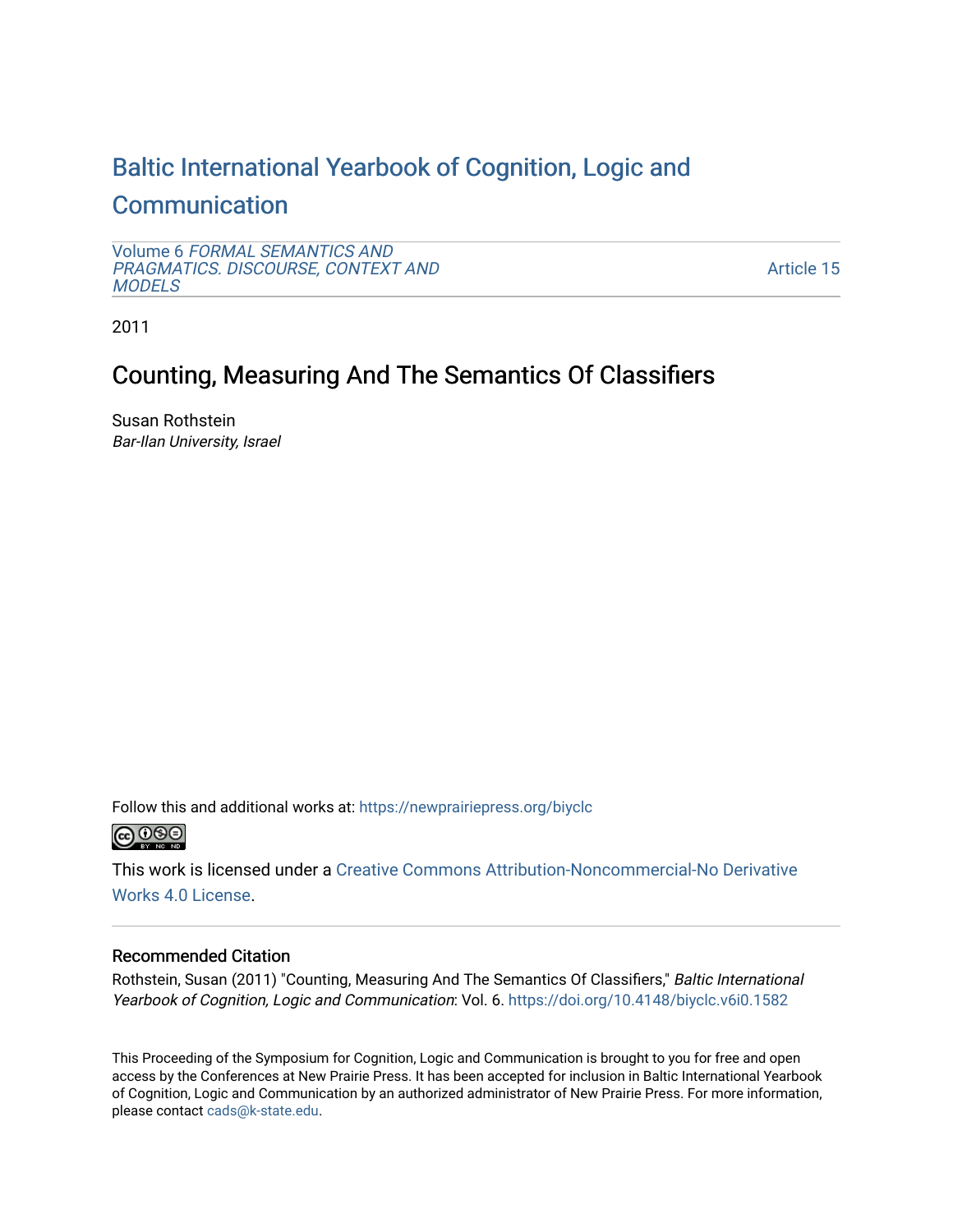The Baltic International Yearbook ofCognition, Logic and Communication

| October 2011 | Volume 6: i |  |
|--------------|-------------|--|
| pages 1-42   |             |  |

 *Formal Semantics and Pragmatics: Discourse, Context, and Models*DOI: 10.4148/biyclc.v6i0.1582

## SUSAN <sup>R</sup>OTHSTEIN Bar-Ilan University, Israel

## COUNTING, MEASURING AND THE SEMANTICS OF **CLASSIFIERS**

ABSTRACT: This paper makes two central claims. The first is that there is an intimate and non-trivial relation between the mass/count distinction on the one hand and the measure/individuation distinction on the other: <sup>a</sup> (if not the) defining property of mass nouns is that they denote sets of entities which can be measured, while count nouns denote sets of entities which can be counted. Crucially, this is <sup>a</sup> difference in grammatical perspective and not in ontological status. The second claim is that the mass/count distinction between two types of nominals has its direct correlate at the level of classifier <sup>p</sup>hrases: classifier <sup>p</sup>hrases like *two bottles of wine* are ambiguous between <sup>a</sup> counting, or individuating, reading and <sup>a</sup> measure reading. On the counting reading, this <sup>p</sup>hrase has count semantics, on the measure readingit has mass semantics.

#### **1. INTRODUCTION**

This paper explores the syntax and semantics of counting and measuring, extending the results of Rothstein [\(2009](#page-21-0), [2010\)](#page-21-1), and showing that these together make some perhaps suprising predictions about the interpretation of classifier expressions, which nonetheless seem to beempirically supported. In [Rothstein](#page-21-0) [\(2009\)](#page-21-0), <sup>I</sup> argued that measure and

<span id="page-1-0"></span>counting readings of classifier expressions such as *two bottles of wine* have different syntactic structures and different compositional interpretations. <sup>I</sup> argued, based largely on evidence from Modern Hebrew, that on the measure interpretation *two bottles of wine* has the syntactic structure [[two bottles](of) [wine]]. The mass noun wine is the head of the <sup>p</sup>hrase, and the expression *two bottles* is an intersective predicate which denotes the set of entities whose quantity equals thequantity usually contained in two standard bottles (of wine). $^{\rm 1}$  $^{\rm 1}$  $^{\rm 1}$  Measure predicates of this kind thus express dimensional properties of quantities. The count interpretation of *two bottles of wine* has the syntactic structure [two [bottles (of) wine]]. Here, the count noun *bottles* is the head of the <sup>p</sup>hrase, and *wine* is the complement of the head. The numerical two is <sup>a</sup> modifier and <sup>g</sup>ives the cardinality of the <sup>p</sup>lural entities in the denotation of *bottles of wine*, the <sup>p</sup>hrase that it modifies. <sup>A</sup> consequence of this account, which was not discussed in my earlier work, is that in measure classifier <sup>p</sup>hrases, the classifier is semantically the head only of the measure predicate and not of the nominal itself, while the semantic head of the measure classifier <sup>p</sup>hrase is <sup>a</sup> mass noun. This is on the face of it surprising, since, along with expressions like *two bottles of wine* and *two litres of wine*, we also have measure expressions like *two kilos of books*, *two boxes of books*, which look as if they are headed by the <sup>p</sup>lural count noun *books*. <sup>I</sup> shall show however, that there is good reason to argue that predictions of the original analysis are correct, and that in these expressions, *books* behaves like <sup>a</sup> mass noun. If we pursue this idea, we see that an expression like *books* though naturally count (in English) can in certain circumstances shift to <sup>a</sup> mass interpretation. This strengthens the case for the often cited slogan that the mass/count distinction is <sup>a</sup> grammatical distinction and not <sup>a</sup> conceptual or real world distinction: we show that the normal count interpretation of *books* and the type shifted mass interpretation of *books* are two different ways of presenting the same 'real world' objects: the mass presentation <sup>g</sup>ives us access to quantities of books, where the overall dimensions of the quantity (but not of the individual books) can be measured, while the count presentation <sup>g</sup>ives us access to sets of <sup>p</sup>lural individuals, in which case the number of atoms in each <sup>p</sup>lural individual can be counted. This allows us <sup>a</sup> newin each plural individual can be counted. This allows us a new per-<br>spective on the contrast between mass nouns and count nouns: mass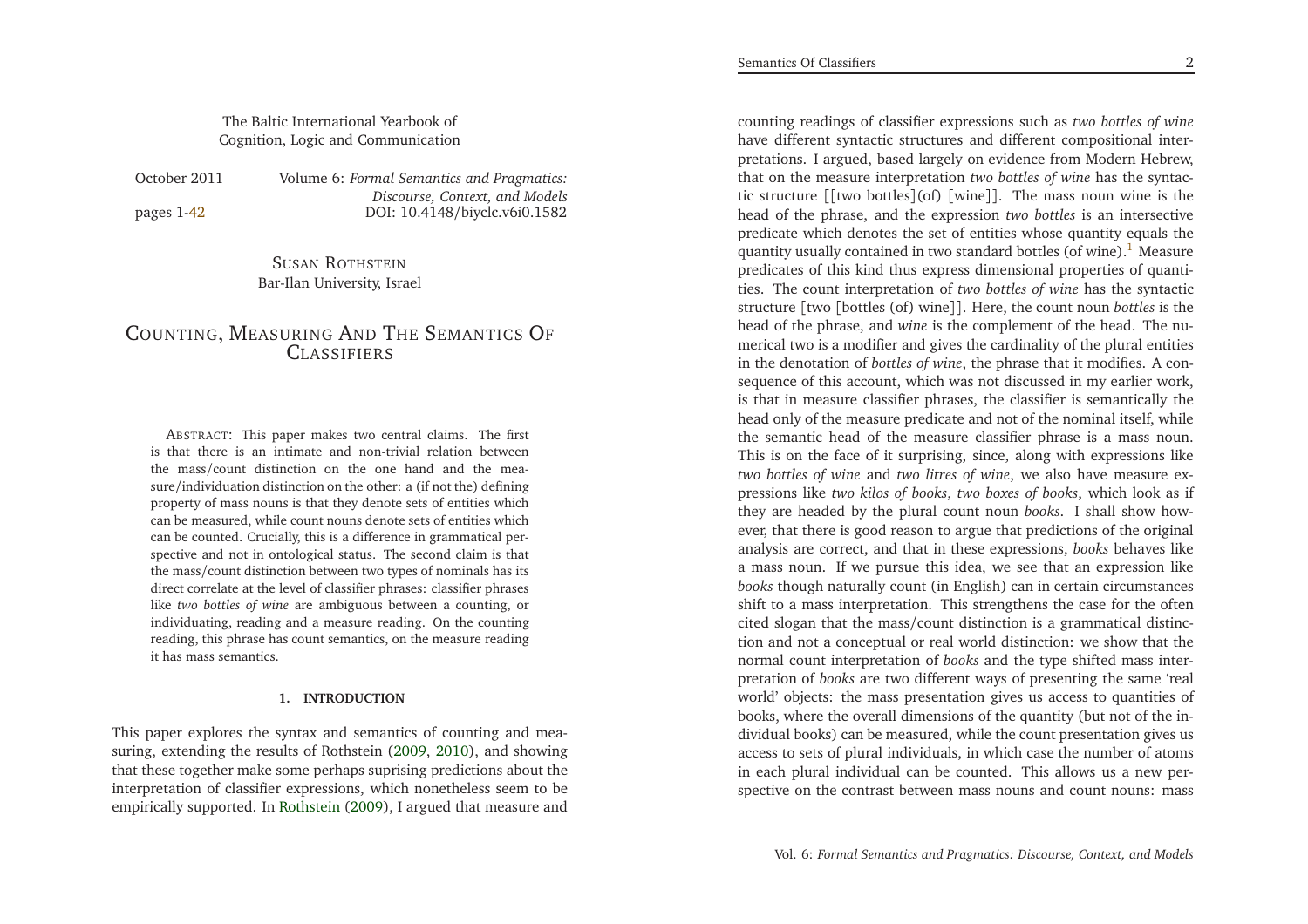nouns denote entities in <sup>a</sup> way which allows them to be measured, while count nouns presen<sup>t</sup> them grammatically in <sup>a</sup> way which allowsthem to be counted.

The structure of the paper is as follows. In the next section, <sup>I</sup> review the results of [Rothstein](#page-21-0) [\(2009](#page-21-0)), and show why measure and individuating, or counting, interpretations of *two bottles of wine* have different structures. In section 3, <sup>I</sup> show that there is good reason to argue that individuating uses of the classifier expressions have the semantics of count nouns, while measure interpretations of the same expressions have the semantics of mass nouns, even when headed by nouns like *books*. In section 4, <sup>I</sup> <sup>g</sup>ive <sup>a</sup> semantic analysis of the interpretation of these two types of classifier ex[p](#page-21-1)ressions in the framework of Rothstein [\(2010](#page-21-1)), in which the measure/count interpretations of classifier <sup>p</sup>hrases differ in such as way as to make explicit the mass semantics of measure classifier <sup>p</sup>hrases and the count semantics of individuating classifier <sup>p</sup>hrases. In section 5, <sup>I</sup> briefly discuss partitive measure constructions such as *three of the six kilos of flour that we bought*, and in section 6 <sup>I</sup> draw some conclusions and mention <sup>a</sup> number of openquestions for further research.

### **2. INDIVIDUATING AND MEASURE READINGS OF CLASSIFIERCONSTRUCTIONS**

#### *2.1. Data*

In typical mass/count languages, numeral modifiers modify count nouns directly. In many languages, with numerals greater than *one* the nominal is marked as <sup>p</sup>lural as in (1):

(1) three flowers/four books/∗three flour(s).

Classifiers, that is expressions which occur as heads of pseudopartitives, like *box(es) of N, cup(s) of <sup>N</sup>* are used to count mass nouns (2):

(2) <sup>∗</sup>three flours vs. three cups of flour

Measure expressions, which occur in the same configurations, may alsobe used to count mass nouns (3):

(3) three kilos of flour

(4) three boxes of books, three kilos of books

Now, it has often been observed, [\(Selkirk](#page-21-2) [\(1977](#page-21-2)), and more recently in [Carlson](#page-21-3) [\(1997](#page-21-3)), [Chierchia](#page-21-4) [\(2008](#page-21-4)), [Landman](#page-21-5) [\(2004](#page-21-5)) and others) that classifier <sup>p</sup>hrases like *two glasses of water* are ambiguous between an individuating reading, which is illustrated in (5a) and <sup>a</sup> measure reading illustrated in (5b):

- (5) a. Mary, bring two <sup>g</sup>lasses of water for our guests!
	- b. Add two <sup>g</sup>lasses of water to the soup!

On the individuating reading in (5a), the speaker asks Mary to bring two different <sup>g</sup>lasses filled with water. On the measure reading in (5b), the speaker instructs the listener to add to the soup water in <sup>a</sup> quantity equal to twice that contained in <sup>a</sup> standard <sup>g</sup>lass. If Mary brings <sup>a</sup> bottle containing water in that quantity in response to (5a), or if she puts two <sup>g</sup>lasses full of water in the soup in response to (5b), then shehas radically misunderstood the instructions.

The two different uses of the expression *two glasses of water* can be disambiguated contextually, as (5) in fact showed, and can also be disambiguated linguistically. Here, <sup>I</sup> <sup>g</sup>ive three tests for disambiguating the two readings. The first test is lexical. On the measure reading, the suffix -*ful* can be added to the classifier, while on the counting readingthis is infelicitous.

- (6) a. #Bring two <sup>g</sup>lassfuls of wine for our guests.
	- b. Add two <sup>g</sup>lass(ful)s of wine to the soup.

The second test is that distributive markers can be felicitously added to <sup>a</sup> predicate which is predicated of <sup>a</sup> classifier <sup>p</sup>hrase on its counting use, but not with <sup>a</sup> classifier <sup>p</sup>hrase used in <sup>a</sup> measure sense. Weillustrate this with the distributive marker *each*:

- (7) a. The two <sup>g</sup>lasses of wine on the tray cost <sup>2</sup> Euros each.
	- b. #The two <sup>g</sup>lasses of wine in this soup cost <sup>2</sup> Euros each.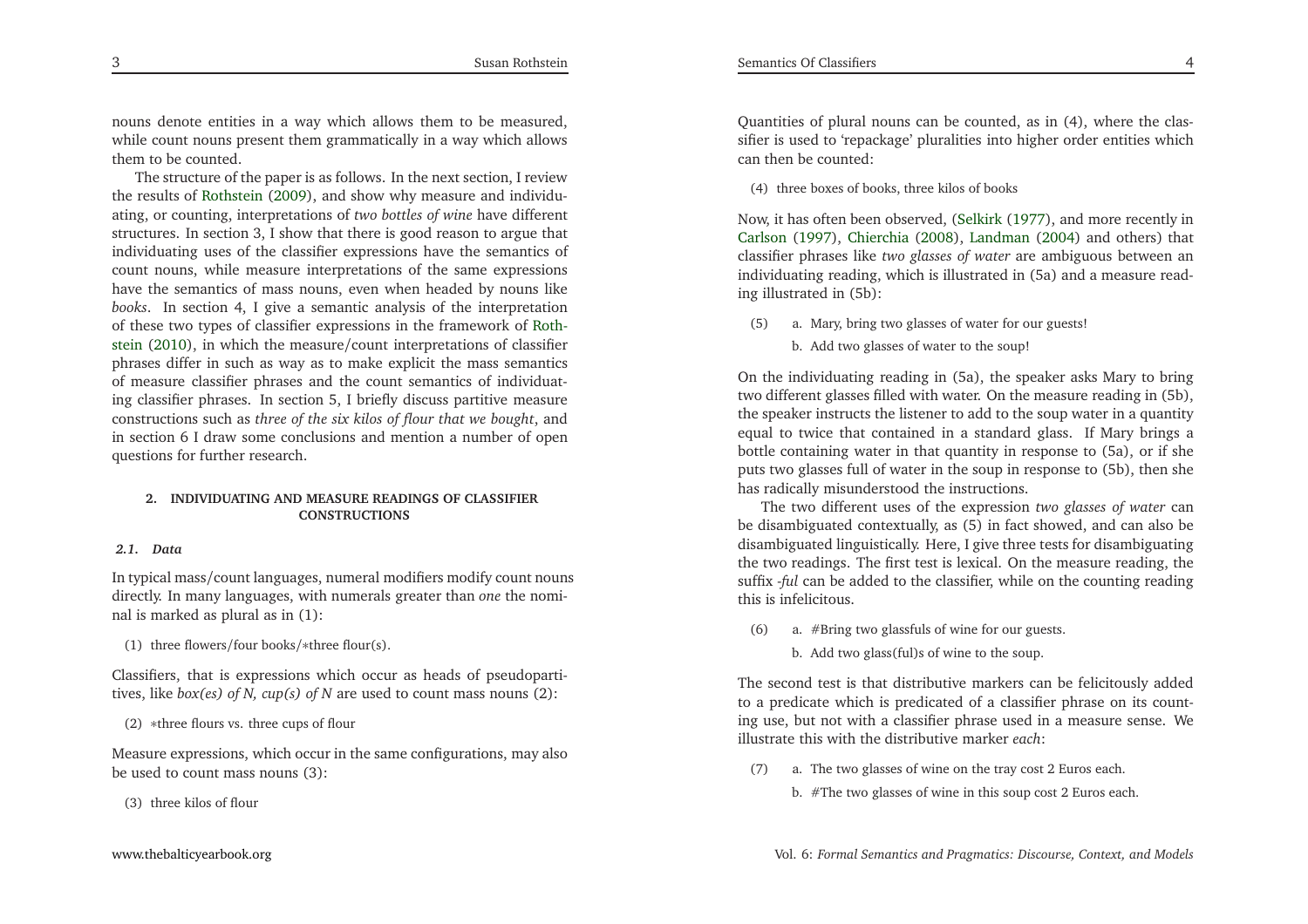The third test comes from relative clause formation, as discussed in [Carslon](#page-21-6) [\(1977a](#page-21-6)), [Heim](#page-21-7) [\(1987](#page-21-7)), Grosu & [Landman](#page-21-8) [\(1998](#page-21-8))). In English, relative clauses denoting sets of individuals can be headed by *that* or *which*, while relative clauses denoting quantities are headed only by

 *that*. *Bottle* as <sup>a</sup> classifier is naturally ambiguous between an individuating and <sup>a</sup> measure reading and thus either complementiser is acceptable, as shown in (8a). However, when the complementiser *which* is used, only the individuating/counting reading is possible. In contrast to the nominal classifier *bottle*, the term *litre* naturally has only <sup>a</sup> measure reading, therefore only <sup>a</sup> relative clause headed by *that* is acceptable, as in (8b). And since bottles of wine can only be drunk once, (8c) can have only the measure reading while (8d) is infelicitous:

- (8) a. <sup>I</sup> would like to be able to buy the bottles of wine that/which theybought for the party. (ambiguous)
	- b. <sup>I</sup> would like to be able to buy the litres of wine chat/∗which theybought for the party.
	- c. It would take us <sup>a</sup> year to drink the bottles of wine that they drankthat evening.
	- d. #It would take us <sup>a</sup> year to drink the bottles of wine which theydrank that evening.

#### *2.2. Analysis (based on Landman 2004)*

Having established that there really are two different readings of these classifier <sup>p</sup>hrases, we examine what the syntactic structures of the two readings are. On the individuating reading: *two glasses of wine* denotes actual <sup>g</sup>lasses containing wine, while on the measure reading: *two glasses of wine* denotes wine to the measure two <sup>g</sup>lasses. Under the natural assumption that the head of the nominal <sup>p</sup>hrase determines what entity/entities the <sup>p</sup>hrase denotes, we assume that in the individuating reading, <sup>g</sup>lasses is the nominal head of the <sup>p</sup>hrase, as in (9)



Following Landman [\(2003](#page-21-9), [2004](#page-21-5)), we assume that the numeral is essentially adjectival, and is generated in NUM, raising to the determiner position if this head is empty. [Landman](#page-21-9) [\(2003](#page-21-9)) shows that if the determiner is filled, and the adjective does not need to raise, permutationwith other adjectives is possible:

(10) We sent the ferocious three lions to Blijdorp and kept the mild threelions at Artis.

However, in the measure reading, the nominal denotes quantities of wine, and *two glasses* is <sup>a</sup> modifier <sup>g</sup>iving the property that the relevant quantities of wine have. The term *glasses* is analogous to explicit measure <sup>p</sup>hrases such as *litre* and *kilo*. [Landman](#page-21-5) [\(2004](#page-21-5)) argues that these expressions are of type *<sup>&</sup>lt;*n, *<sup>&</sup>lt;*d, <sup>t</sup>*>>* (where <sup>d</sup> is the type of individual entities and <sup>n</sup> is the type of numbers). So measure <sup>p</sup>hrases like *kilo* combine first with the numeral to form <sup>a</sup> predicate which shifts to the modifier type and modifies the nominal head. Thus is illustrated in (11): *glasses* combines first with the numeral *three* (which does not raise) to form the expression *three glasses*, and this complex modifier then applies to the nominal head *wine*: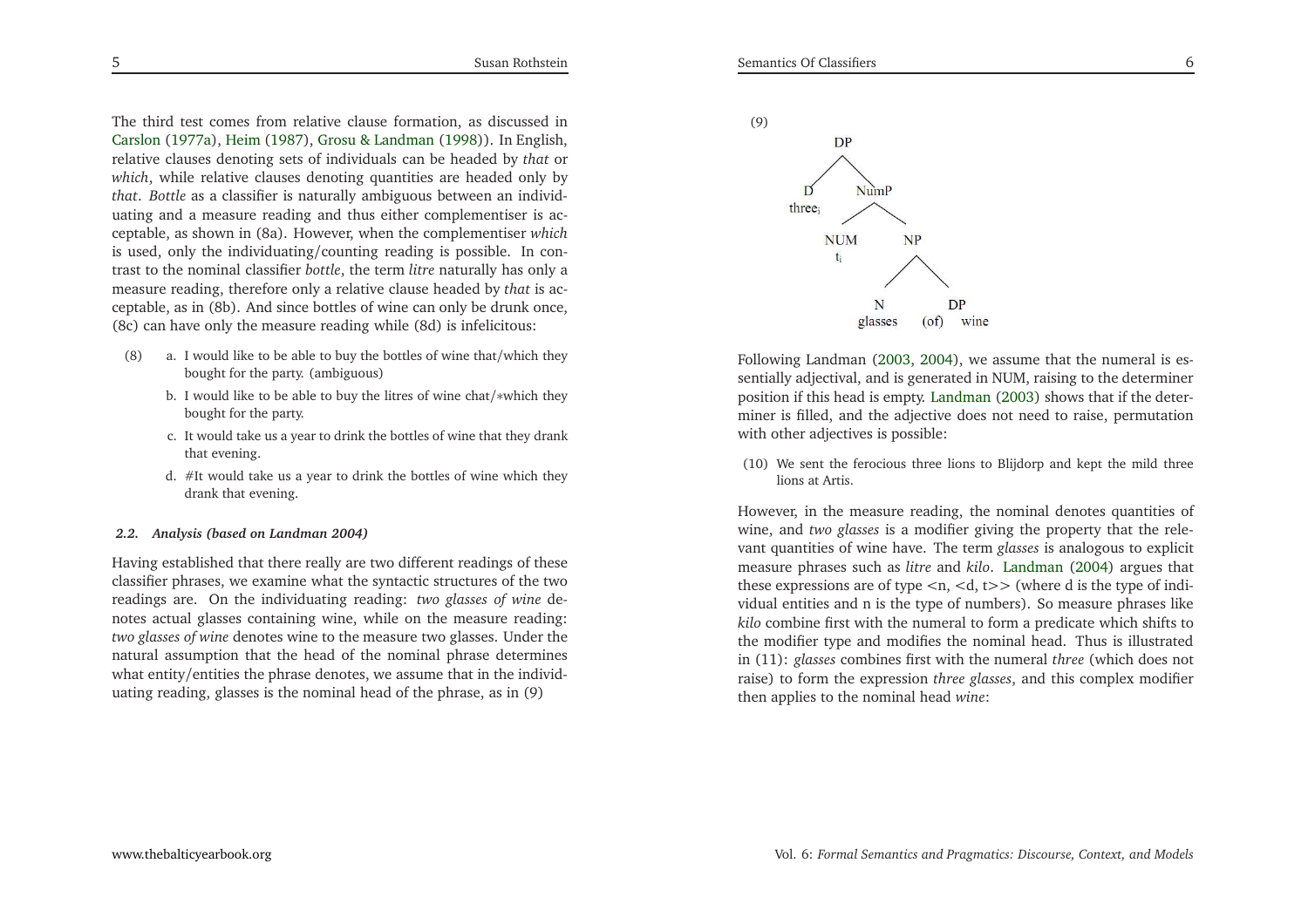(11)

(i) *interpretation of individuating classifier <sup>p</sup>hrases based on (9)*

[[glasses]] <sup>=</sup> GLASSES <sup>=</sup> *<sup>λ</sup>*x.∃Y⊆GLASS: <sup>x</sup>=⊔Y.  $[g$ lasses of wine  $]] = [[g$ lasses]] ( $[[\text{wine}]]$ ) = GLASSES(WINE<sub>**k**</sub>) = (REL(GLASSES)) (WINE**k**) <sup>=</sup> *λ*z*λ*x.∃Y⊆GLASSES: <sup>x</sup>=⊔<sup>Y</sup> <sup>∧</sup> CONTAIN(x,z) (<sup>∪</sup>WINE**k**) <sup>=</sup> *λ*x.∃Y⊆GLASSES: <sup>x</sup>=⊔<sup>Y</sup> <sup>∧</sup> CONTAIN(x,z) <sup>∧</sup> <sup>x</sup><sup>∈</sup> <sup>∪</sup>WINE**k**[[three <sup>g</sup>lasses of wine]] <sup>=</sup> *λ*x.∃Y⊆GLASSES: <sup>x</sup>=⊔<sup>Y</sup> <sup>∧</sup> CONTAIN(x,z) <sup>∧</sup> <sup>x</sup><sup>∈</sup> <sup>∪</sup>WINE**<sup>k</sup>** <sup>∧</sup> CARD(x)  $=$  3

i.e. the set of entities in GLASSES which have three atomic parts allof which contain instantiations of the WINE kind.

#### *(ii) interpretation of measure classifier <sup>p</sup>hrases based on (11)*

 We assume that <sup>a</sup> scale is <sup>a</sup> triple, *<sup>&</sup>lt;*Dim, U, <sup>n</sup>*>*, where the first element is <sup>a</sup> dimension (volume, weight, price, etc.), the second element is <sup>a</sup> unit in which the particular dimension is calibrated (*litre, kilo, euro*, etc.) and the third is <sup>a</sup> number. Measure values, defined for <sup>a</sup> particular scalar dimension, are ordered pairs *<sup>&</sup>lt;*U,n*<sup>&</sup>gt;*, with <sup>U</sup> the unit of measurement in which the scale is calibrated and <sup>n</sup> <sup>a</sup> numerical value for the number of units. The measure value thus indicates <sup>a</sup> position on the dimensional scale. Measure expressions such as litre combine with <sup>a</sup> number to <sup>g</sup>ive <sup>a</sup> measure property, the property of having <sup>a</sup> particular measure value on <sup>a</sup> certain dimensional scale. Thus *litre*, defined for the scale of volume, is of type *<sup>&</sup>lt;*n,*<sup>&</sup>lt;*d,t*>>* and combines with <sup>a</sup> number to <sup>g</sup>ive the measure property of having the value <sup>n</sup> litres on the scale of volume. Plural marking on the measure word *litre*, is not semantic, which is to say that the <sup>p</sup>lural marked is not semanticallyinterpreted, but is an agreemen<sup>t</sup> <sup>p</sup>henomenon.

[[*litre*]] <sup>=</sup> *<sup>λ</sup>*n*λ*x. MEASvolume(x) <sup>=</sup> *<sup>&</sup>lt;*LITRE, <sup>n</sup>*<sup>&</sup>gt;* [[*<sup>3</sup> litre*]] <sup>=</sup> *<sup>λ</sup>*x. MEASvolume(x) <sup>=</sup> *<sup>&</sup>lt;*LITRE, <sup>3</sup>*<sup>&</sup>gt;*

(We will usually omit the dimension subscript in what follows.) In expressions such as *three glasses of milk*, the noun *glass* is being used as <sup>a</sup> measure expression, analogous to *litre* and it is thus of *<sup>&</sup>lt;*n,*<sup>&</sup>lt;*d,t*>>*.

## [www.thebalticyearbook.org](http://www.thebalticyearbook.org/)

**NUM N**<sub>meas</sub> glasses (of) wine three In both (9) and (11), *of* -insertion is <sup>a</sup> late <sup>p</sup>henomenon satisfying (not

well understood) surface constraints. Assuming that interpretation is compositional, these structures sugges<sup>t</sup> the following natural interpretations:

 The head of the DP <sup>p</sup>hrase in (9) is the noun *glasses*. We assume that singular count nouns are predicates denoting sets of entities, thus *glass* denotes GLASS, the set of singular <sup>g</sup>lasses. Following [Link](#page-21-10) [\(1983\)](#page-21-10), the <sup>p</sup>lural noun *glasses* denotes the set of <sup>p</sup>luralities PL(GLASS) <sup>=</sup> GLASSES. This is derived from GLASS via the <sup>p</sup>lural operation PL(P) = {x: ∃Y⊆P: x=⊔Y}. Thus GLASSES is the set {x: ∃Y⊆GLASS: x=⊔Y},<br>or equivalently the function  $\lambda x$  ∃Y⊆CLASS:  $x=0$  V. In (0) the comple or equivalently the function *<sup>λ</sup>*x.∃Y⊆GLASS: <sup>x</sup>=⊔Y. In (9) the complement of *glasses* is the bare nominal *wine*. We assume that the bare NP is an argumen<sup>t</sup> expression denoting the kind, type **<sup>k</sup>**, followin[g](#page-21-11) Carlson [\(1977b](#page-21-11)), [Chierchia](#page-21-4) [\(2008](#page-21-4)), and that <sup>a</sup> kind-denoting expression may shift to a predicate interpretation via the  $^{\cup}$  operation, which maps kinds onto the set of (singular and <sup>p</sup>lural) entities which instantiatethe kind. Thus *wine* denotes the kind WINE<sub>k</sub> and <sup>∪</sup>WINE<sub>k</sub> denotes the contribution of part and normal part of bood normal part of the complement of bood normal part of the set of the set of the set of the set of the s set of quantities of wine. Since *wine* is the complement of head noun *glasses*, <sup>g</sup>lasses must type shift into <sup>a</sup> relational meaning, via <sup>a</sup> typeshifting operation REL. REL shifts the function *<sup>λ</sup>*x.∃Y⊆GLASS: <sup>x</sup>=⊔<sup>Y</sup> into the relational container-noun meaning, *λ*z*λ*x.∃Y⊆GLASS: <sup>x</sup>=⊔<sup>Y</sup> $\wedge$  CONTAIN(x,y). We assume that this function can apply to kinds as well as other sorts of individuals. We further assume that the CON-TAIN relation is distributive. An entity stands in the contain relation to <sup>a</sup> kind <sup>P</sup>**<sup>k</sup>** if all its atomic parts contain instantiations of the kind. The interpretation of (9) is as follows:



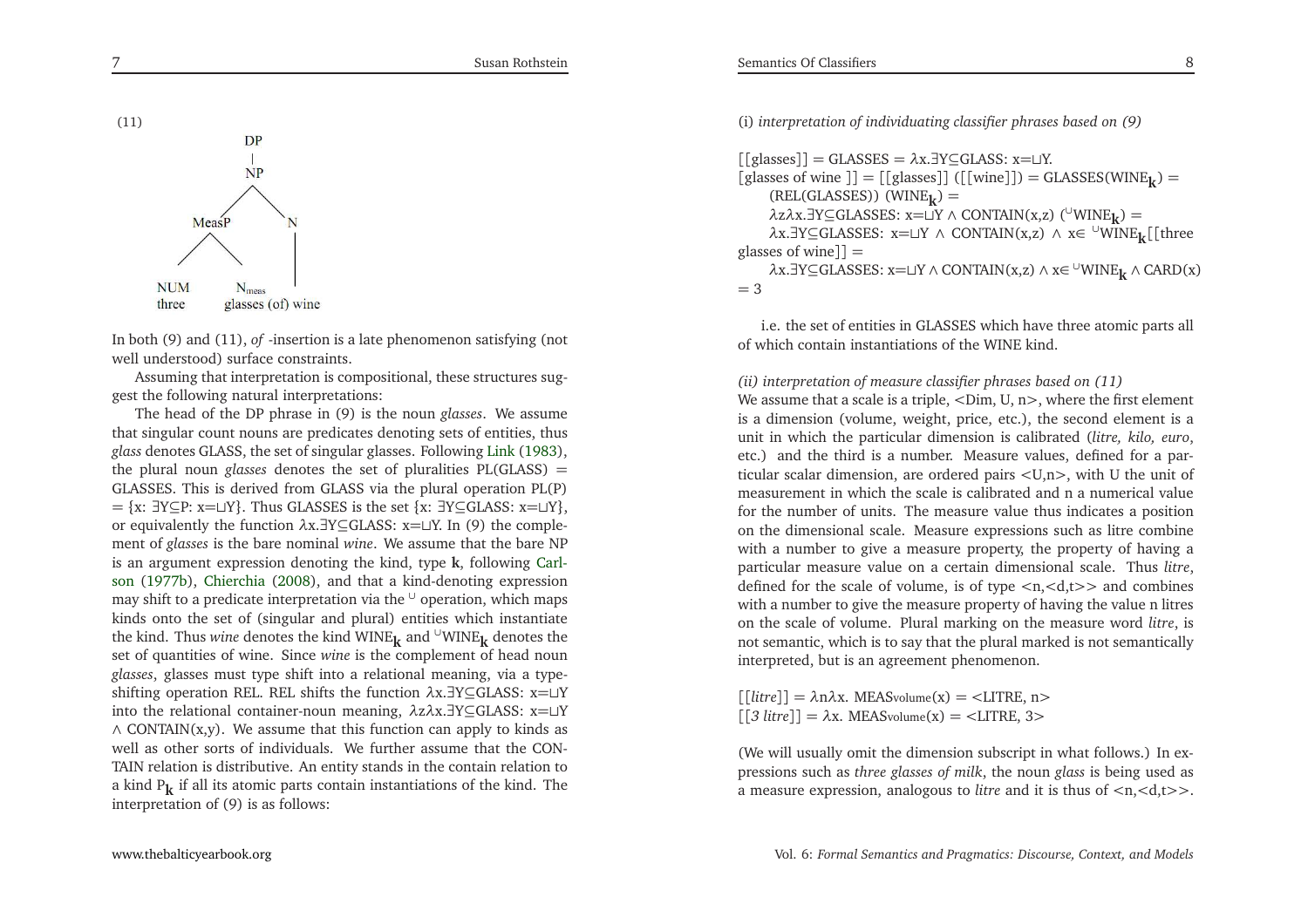The measure expression <sup>g</sup>lass combines first with <sup>a</sup> number word to form <sup>a</sup> predicate, and this then applies to <sup>a</sup> predicate nominal head viastandard intersective modification operations.

We assume that the basic lexical entry of <sup>g</sup>lass is <sup>a</sup> predicate denoting the set of <sup>g</sup>lasses as in (9). The operation which turns *glass* from <sup>a</sup> one-place predicate nominal to <sup>a</sup> measure expression is introducedeither explicitly by -*ful* or by <sup>a</sup> null correlate of -*ful*.[2](#page-20-1)

[[Glass(ful)]] <sup>=</sup> *<sup>λ</sup>*n*λ*x.MEASvolume(x) <sup>=</sup> *<sup>&</sup>lt;*GLASS, <sup>n</sup>*<sup>&</sup>gt;* [[three <sup>g</sup>lasses]] <sup>=</sup> *<sup>λ</sup>*x.MEASvolume(x) <sup>=</sup> *<sup>&</sup>lt;*GLASS, <sup>3</sup>*<sup>&</sup>gt;*  $[[there \text{ glasses of wine}]] = \lambda x.x \in {}^{\cup}\text{WINE} \wedge \text{MEAS}(x) = \langle \text{GLASS}, 3 \rangle$ 

*Glass(ful)* denotes <sup>a</sup> function from numbers into <sup>a</sup> measure predicate. The measure predicate *three glasses* denotes (the characteristic function of) the property of having the measure value *<sup>&</sup>lt;*GLASS, <sup>3</sup>*<sup>&</sup>gt;* on the scale of volume. *Three glasses of wine* denotes the set of quantities of wine which have this measure value.

#### *2.3. Syntactic support for this analysis*

There is some explicit syntactic suppor<sup>t</sup> for this analysis based on adjectival modification facts.

Normally, adjectival modifiers come between the determiner and the nominal head, as in *<sup>a</sup> blue car, the heavy book*. If on the individuating reading, the classifier is <sup>a</sup> nominal head and the number is <sup>a</sup> determiner, we expec<sup>t</sup> an adjectival modifier to be felicitous in <sup>a</sup> position between the number and the classifier, as illustrated in (12a). On the measure reading, where Num+<sup>N</sup> is <sup>a</sup> measure predicate, we do not expec<sup>t</sup> an intervening adjective to be felicitous. This also seems to be correct, as (12b) shows.

- (12) a. The waiter brought three expensive <sup>g</sup>lasses of cognac.
	- b. #She added three expensive <sup>g</sup>lasses(ful) of cognac to the sauce

Conversely, when Num+<sup>N</sup> form <sup>a</sup> complex measure predicate, we predict that this complex measure predicate can scope under another adjective. In an individuating construction this isn't possible:

(13) a. You drank/spilled an expensive three <sup>g</sup>lasses of wine!

- b. #The waiter brought an expensive three <sup>g</sup>lasses of wine!
- c. An expensive ten seconds of silence on the international telephoneline followed. (Sarah Caudwell: *Thus was Adonis Murdered*)

While these facts are quite convincing, even clearer evidence in suppor<sup>t</sup> of the two different structures for the two different readings comes from Modern Hebrew. This is discussed in detail in [Rothstein](#page-21-0) [\(2009\)](#page-21-0), and <sup>I</sup> will only summarise the discussion here.

In Modern Hebrew classifier expressions are associated with two different syntactic structures, an absolute, or free genitive (FG) form, illustrated in (14a), and <sup>a</sup> construct state (CS) construction illustrated in (14b). (14a) seems to be parallel to the English *glasses of wine* construction.

- (14) a. šloša bakbukim šel yayin three bottles of wine
	- b. šloša bakbukei yayinthree bottles wine

<span id="page-5-0"></span>However, while the construct state construction in (14b) is ambiguous between the individuating and the measure reading, the free genitive in (14a) is associated only with the individuating reading. This is clearfrom the interpretations available for (15):

|                       |                    | (15) ha-im yeš od marak? |                                                                |  |
|-----------------------|--------------------|--------------------------|----------------------------------------------------------------|--|
|                       | Q there more soup? |                          |                                                                |  |
| "Is there more soup?" |                    |                          |                                                                |  |
|                       |                    |                          | ken, yeš od šaloš ka'arot marak / $\#$ šaloš ka'arot šel marak |  |
|                       |                    |                          | Yes, there more three bowls soup (CS) three bowls of soup (FG) |  |
| ba                    | -sir               |                          |                                                                |  |
| in-DEF- pot           |                    |                          |                                                                |  |
|                       |                    |                          | "Yes there are three more bowls of soup in the pot"            |  |

The free genitive form would be natural in the following context, wherethe individual bowls filled with soup are actually present:

(16) ken, yeš od **šaloš ka'arot šel marak** al ha-magaš Yes, there more three bowls of soup on DEF-tray"Yes there are three more bowls of soup on the tray"

We assume that the free genitive construction is <sup>a</sup> variant of the structure in (9):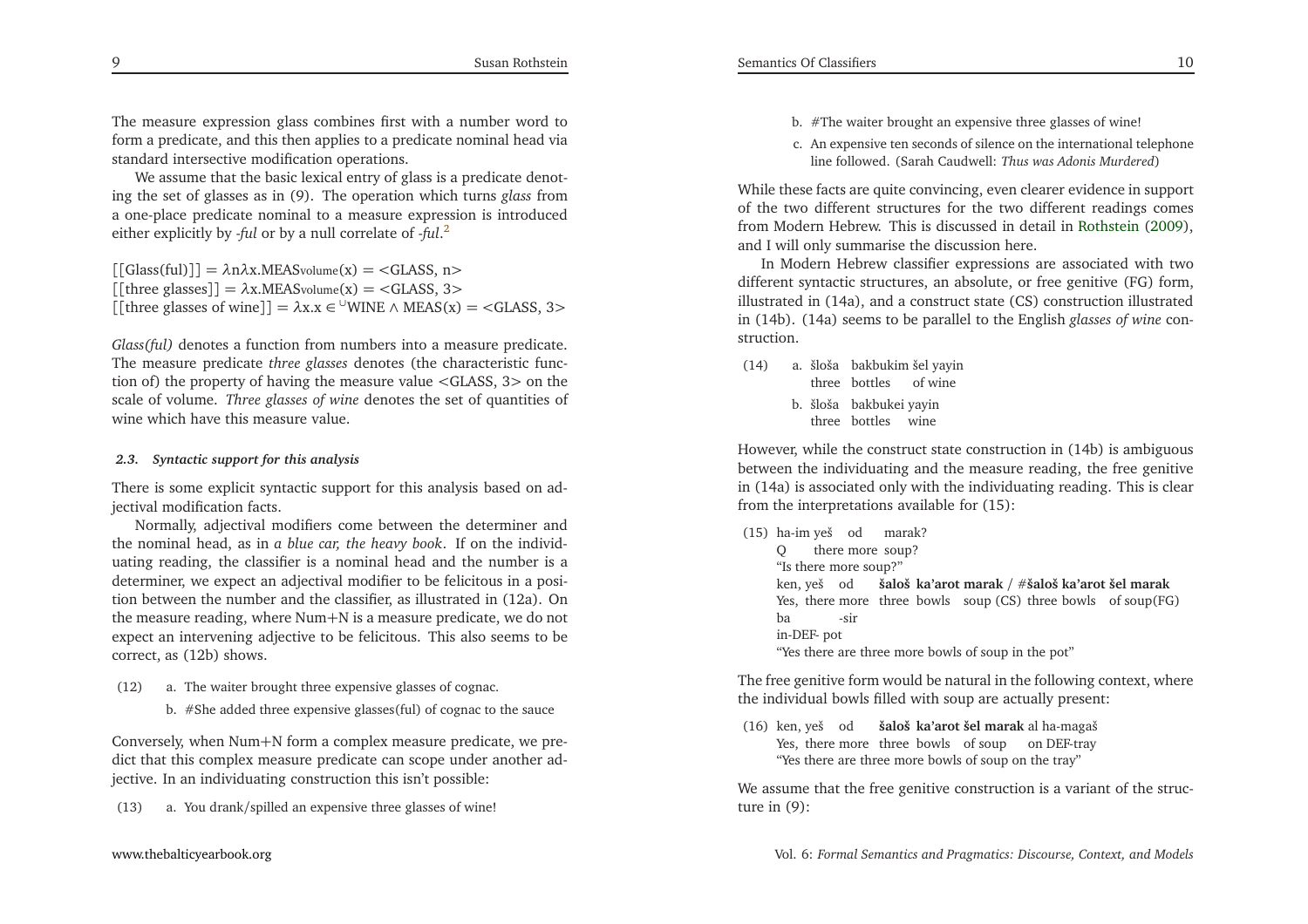

The crucial difference between (17) and (9) is that in Hebrew *šel* is <sup>a</sup> real preposition and projects <sup>a</sup> node in the tree. It is semantically interpreted, and expresses <sup>a</sup> thematic relation between the nominal *bakbukim* and the complement *yayin*. Unlike English *of*, it cannot be used to mark grammatical complements in partitive constructions, and in complex nominal constructions it can only express <sup>a</sup> restricted range of thematic relations, including possession and containment (for details see [Rothstein](#page-21-0) [2009](#page-21-0)).

<span id="page-6-0"></span>But now we can explain why Free Genitive classifier constructions have only the individuating reading. If *šel* is <sup>a</sup> genuine preposition expressing <sup>a</sup> genuine thematic relation between the head and the com<sup>p</sup>lement, then the nominal must be interpreted as <sup>a</sup> relational head, and thus (17) is the only syntactic structure available for the <sup>p</sup>hrase, and only the individuating or counting interpretation is possible.

The construct state contrasts with this. The syntax of the construct state has been discussed in detail by many researchers (e.g. [Ritter](#page-21-12) [1991](#page-21-12); [Borer](#page-20-2) [1999](#page-20-2), [2008](#page-21-13); [Shlonsky](#page-21-14) [2004](#page-21-14), [Danon](#page-21-15) [2008\)](#page-21-15). In its sim<sup>p</sup>lest form, it is essentially <sup>a</sup> structure in which two bare nouns form <sup>a</sup>"syntactic word", which we can represent crudely as  $[N_1 N_2]^3$  $[N_1 N_2]^3$  Certain morphosyntactic features characterise this syntactic word, in particularthere is phonological reduction on the  $\mathrm{N}_1$  modifiers of  $\mathrm{N}_1$  must follow the whole syntactic word and cannot intervene between  $N_1$  and  $N_2$ ,

and definiteness is marked only on the N2 but percolates to the whole <sup>p</sup>hrase, as in (18). The relation between the two Ns is only partiallydetermined. When  $N_1$  is head and  $N_2$  is a complement, the thematic relation is underdetermined, and (18a) is several ways ambiguous, with*ha-rofe* interpreted as theme or agent, as it is in English.

(18) bedikat ha-rofe examination the-doctor"the examination by/of the doctor"

However, the underspecification is not restricted to the nature of the thematic role. Borer shows that the complement in the construct state can be interpreted as <sup>a</sup> modifier of the head, as in examples such as(19a)–(19b). (19c) is ambiguous between a reading in which  $N_2$  is interpreted as the possessor, and a reading in which  $N_2$  is a modifier <sup>g</sup>iving the purpose of the room. This latter use is illustrated in (19d):

- (19) a. bet ha-etz house DET-wood "the wooden house"
	- b. ananey ha-noca/ ananey ha-noca/ clouds feather/clouds DEF-feather"feather-like clouds/the feather-like clouds"
	- c. xeder ha-morim room DEF teachersthe teachers' room
	- d. yeš po heder morim ve-xeder studentim. there here room teachers and-room students"There is here <sup>a</sup> room for teachers and <sup>a</sup> room for students."

Borer argues that in these modificational construct state forms,  $N_2$  is an NP, rather than <sup>a</sup> DP. While she does not discuss the interpretation of the NP, it is reasonable to assume that it is interpreted as <sup>a</sup> predicate. According to her tests,  $N_2$  in classifier construct state forms is also an NP.

However, the ambiguity between individuating and measure readings which we can see in construct state classifier constructions is different from the ambiguities in (18) and (19). We look again at example (14b), *šloša bakbukei yayin*, "three bottles of wine". [Rothstein](#page-21-0) [\(2009](#page-21-0)) argues that on the individuating reading, classifier constructions in the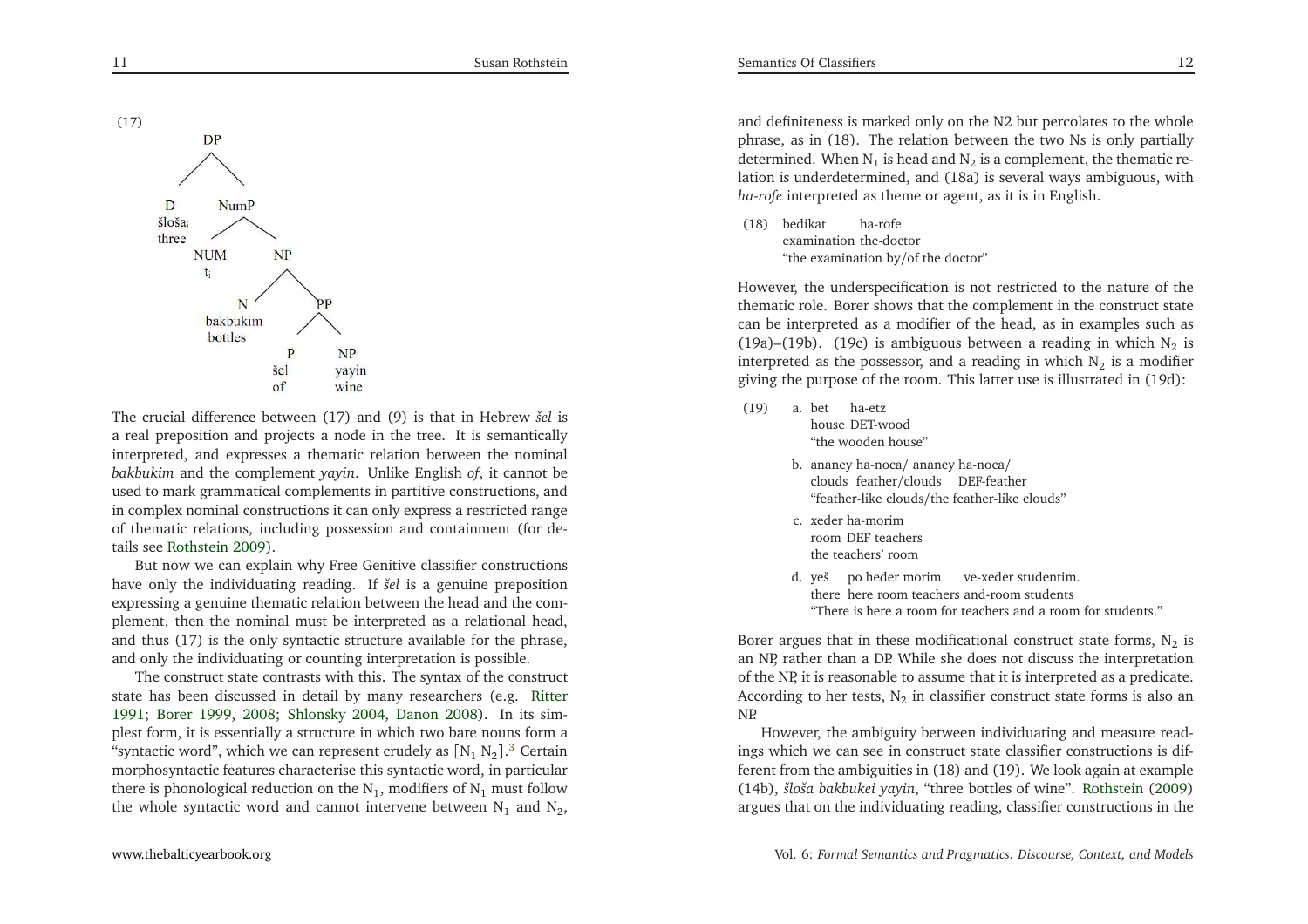construct state form should be analysed with  $N_1$  interpreted as head and  $N_2$  interpreted as complement thematically related to the head by the thematic CONTAIN relation. Thus on the individuating reading of(20), illustrated in (20a),  $N_1$ , *bakbukey*, is the head and  $N_2$ , *yayin*, is the complement. On the measure reading, however, the syntacticword can be reanalysed with  $N_2$  as the head. Thus on this reading, illustrated in (20b), <sup>N</sup><sup>2</sup>, *yayin*, is the head, while *šloša bakbukey* is <sup>a</sup>complex modifier of the head. Since, according to Borer's tests,  $N_2$  in these constructions is <sup>a</sup> predicate nominal, there is no problem interpreting the construction as modificational in this way:

(20) šloša bakbukey yayinthree bottles wine

```
a. Individuating reading\left[ \delta \text{R} \left[ \text{bakbukey}_{\text{HEAD}} \text{ yayin}_{\text{COMPLEMENT}} \right] \right][ 3[bottles wine]]
b. Measure reading:
[[šloša bakbukeyMODI F I ER ][yayinH EAD]]
    [[3 bottles]
                                         wine]
```
These are the structures required to ge<sup>t</sup> the interpretations for the individuating and the measure readings proposed in section 2.2.

This account of the interpretation of the construct state makes <sup>a</sup> strong prediction, namely that if it is impossible to construe the Number +  $N_1$  as a complex predicate which modifies  $N_2$ , the measure read-ing will be impossible. This prediction is born out in two ways:

 First, we look at definite numerical construct state constructions, which contrast syntactically with the indefinite numerical constructions which we have been discussing so far. In indefinite numerical construct state constructions, such as (20), or the even simpler numerical construction in (21), the number word modifies its sister, as it does inEnglish.

(21) šloša bakbukimthree bottles"three bottles"

However, with definite numerical expressions, things are different. The only way to construct definite numerical expressions such as "the threebottles" is via <sup>a</sup> construct state form headed by the numerical:

(22) šlošet ha-bakbukim <sup>3</sup> DEF-bottles"the three bottles"

These numerical-headed construct states have all the properties of nominal-headed construct states: the head *šlošet* is <sup>p</sup>honologically reduced, definiteness is marked on  $N_2$  and percolates to the whole expression, and no material may intervene between the number-head and its complement. When the definite numerical is par<sup>t</sup> of <sup>a</sup> classifier construction, as in the Hebrew equivalent of *the three bottles of wine*, the number word not only heads <sup>a</sup> construct state form, but takes anembedded classifier construct state as <sup>a</sup> complement:

- (23) šloša bakbukey yayin three bottles wine
	- a. šlošet bakbukey<sub>N1</sub> ha-yayin<sub>N2</sub> three bottles DEF-wine"The three bottles of wine"
	- b. [šlošet [bakbukey<sub>N1</sub> ha-yayin<sub>N2</sub>]] <sup>3</sup> bottles DEF-wine

The syntactic analysis for (23a) can only be as in (23b), that is *bakbukey ha-yayin* must be analysed as <sup>a</sup> constituent which is the complement of the numerical head *šlošet*. In such <sup>a</sup> structure, it is not possible to analyse *bakbukey* "bottles" as <sup>a</sup> measure expression which takes the number word as <sup>a</sup> sister and combines with it to form <sup>a</sup> complex predicate. And, as predicted, only the individuating and not the measure reading of (23) is available. (24) <sup>g</sup>ives <sup>a</sup> context in which the desired definite measure reading is impossible in Modern Hebrew, but possiblein English:

(24) hizmanti esrim orfim ve- hexanti esrim ka'arot marak be- sir gadol. <sup>I</sup> invited twenty guests and <sup>I</sup> prepared twenty bowls soup in- po<sup>t</sup> big"I invited twenty guests and <sup>I</sup> prepared twenty bowls of soup in <sup>a</sup> big pot"

rak šiva-asar orxim higiu, ve- nišar marak le-šloša anashim only seventeen guestscame, andwas left soup for three peoplesir. #**šaloš ka'arot ha- marak (ha- axaronot)** nišaru b- a- sir. three bowls DEF soup DEF last remained in DEF po<sup>t</sup>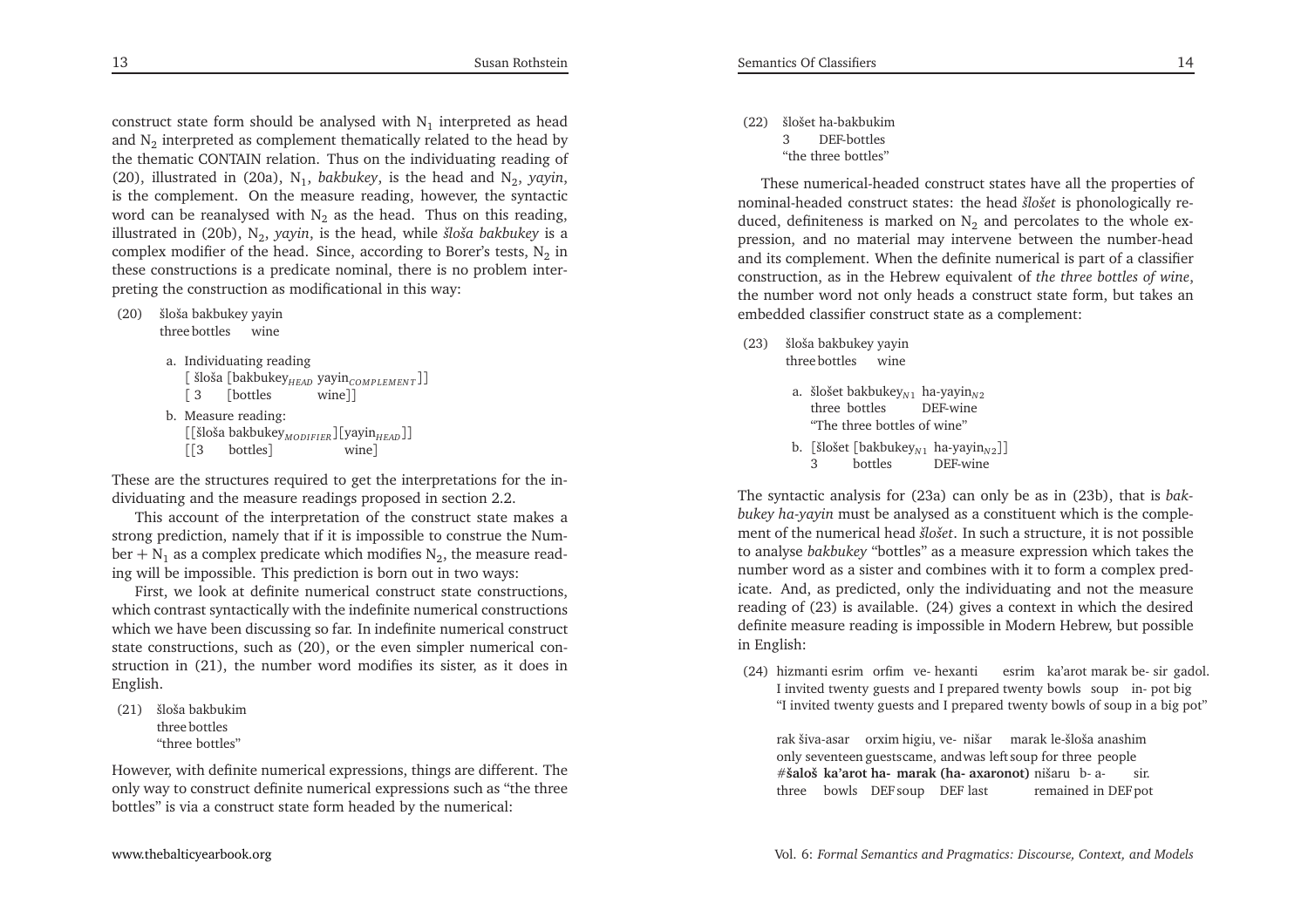The intended but impossible reading (which is of course perfectly felicitous in English) is; "Only 17 guests arrived, and enough soup was left for three people. **The (last) three bowls of soup** remained in the pot." The individuating reading is possible, but inappropriate in this context. We can use the example only to assert that three concretebowls containing soup were still in the pot.

The second prediction is the following. If <sup>a</sup> definite construct state nominal does not allow <sup>a</sup> measure reading syntactically but the content of the construct state only allows <sup>a</sup> measure reading semantically, then we will ge<sup>t</sup> conflict between syntax and semantics. This should result in an ungrammatical construction. This is indeed the case. Indefinite construct state constructions are possible with measure heads such as*kilo* as in (25a), but the definite forms are not grammatical.

- <span id="page-8-0"></span>(25) a. xamiša kilo kemax five kilo kemax "five kilos of flour"
	- b. <sup>∗</sup>xamešet kilo ha- kemaxfive kilo DEF- flourIntended reading: "the five kilos of flour"

Our conclusion therefore is that there is empirical evidence to suppor<sup>t</sup> the hypothesis that there are different types of classifier <sup>p</sup>hraseswith the surface form *N of NP*: individuating classifier phrases have the structure in (0) while measure also if we constructional have the structure structure in (9) while measure classifier constructions have the structure in (11). And while 'classifier' is commonly used to describe the <sup>N</sup> expression in English *<sup>N</sup> of NP* strings, two different kinds of expression may fill the <sup>N</sup> position: <sup>N</sup> is relational nominal in individuating classifier <sup>p</sup>hrases, and <sup>a</sup> measure expression in measure classifier constructions.

#### **3. CLASSIFIER PHRASES AND THE MASS/COUNT DISTINCTION**

#### *3.1. The prediction*

The account of individuating and measure classifier <sup>p</sup>hrases in the previous section makes the following prediction.

If the measure <sup>p</sup>hrase *two kilos* or *two glasses* is an intersective predicate and modifies <sup>a</sup> mass expression, as in the structure in (11), then

an expression like *two kilos of flour* or *two glasses of water* should be the same semantic type as its head. Since *flour* and *water* are mass terms, *two kilos of flour* or *two glasses of water* should also be mass expressions. In contrast, if the expression *two glasses of water* is an individuating expression, as in (9), headed by the count nominal *glasses (of)*, then the whole expression should be <sup>a</sup> count expression. Intuitively, this seems right: measure <sup>p</sup>hrases <sup>g</sup>ive properties of quantities, which are denotations of mass expressions, while as an individuating classifier head, <sup>a</sup> noun <sup>p</sup>hrase such as *glasses of* NP <sup>p</sup>icks out individual entities containing NP, and these <sup>g</sup>lasses are entities which can be counted. In the rest of section 3, we show that there is good evidenceto suppor<sup>t</sup> this claim.

#### 3.2. Measure readings vs. individual readings of e.g. two glasses of milk

As we indicated at the beginning of this paper, there are <sup>a</sup> number ofclassical tests for distinguishing mass nouns from count nouns.

(i) count nouns can be directly modified by numerals, while massnouns cannot, as in *three flowers* vs. <sup>∗</sup>*three flour(s)*.

(ii) count nouns can be marked for <sup>p</sup>lural, and the verb then gets <sup>p</sup>lural morphology through agreement, while this is not the case for mass nouns as in *the flowers are on the table* vs. *the flour(*∗*s) is/*<sup>∗</sup>*are on the table*. (Note we are ignoring the reading where <sup>a</sup> mass <sup>N</sup> marked<sup>p</sup>lural is interpreted as denoting <sup>a</sup> <sup>p</sup>lurality of subkinds of N).

(iii) mass nouns and count nouns co-occur with different determiners, both in Det+<sup>N</sup> constructions such as *many/*∗*much flowers* vs. *much/*<sup>∗</sup>*many flour* and in partitives, such as *three/many of the flowers* vs. *much/*∗*three of the flour*.

(iv) reciprocals (in English) take as antecedents <sup>p</sup>lurals of count nouns as in *the boys like each other* or conjunctions of proper names or definites as in John and Mary/the boy and the girl like each other. But (in English), <sup>a</sup> mass noun cannot be the antecedent for <sup>a</sup> reciprocal, although <sup>a</sup> conjunction of definite mass nouns is <sup>a</sup> possible antecedent. This is illustrated in (26):

(26) The furniture was piled on top of each other.<sup>[4](#page-20-4)</sup>

[Gillon](#page-21-16) [\(1992](#page-21-16)) points out that this leads to the following minimal contrast: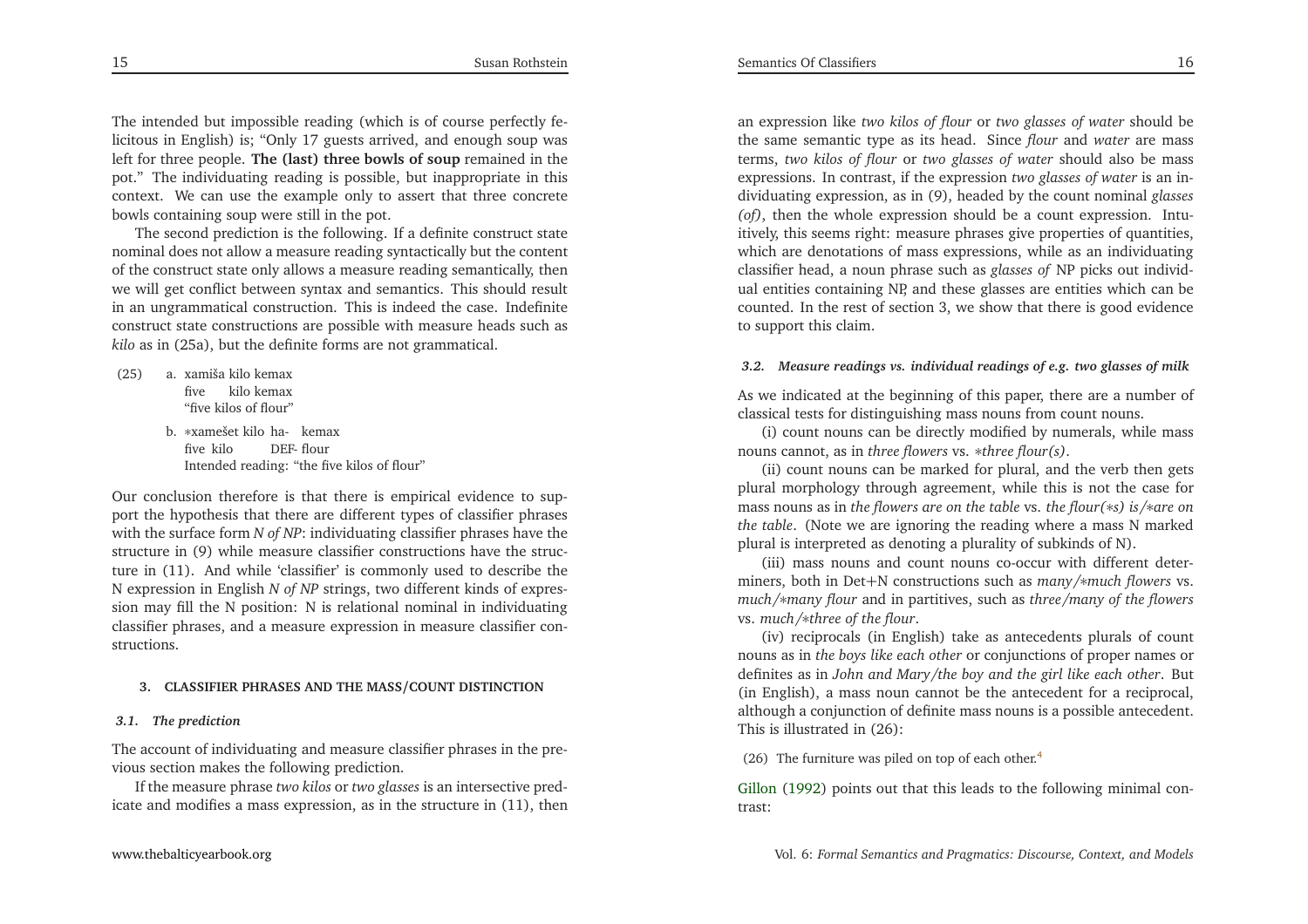- (27) a. The carpets and the curtains resemble each other.
	- b. The carpeting and the curtaining resemble each other

(27a) is ambiguous between the reading where the maximal sums (the sum of carpets and the sum of curtains) resemble each other, and the reading where the atomic parts of these sums, that is the individual curtains and carpets all resemble each other. In (27b), the reciprocal cannot distribute over the parts of the sums, and only the first readingis available.

We now use these tests to examine classifier <sup>p</sup>hrases like *six bottles of wine/four packs of flour*. We will see that on the measure interpre tation of these classifier <sup>p</sup>hrases, they show properties of mass nouns, while on <sup>a</sup> counting interpretation, they pattern with count nouns.

The first test, direct modification by numerals, is not relevant, since we are discussing constructions in which the bare noun directly follows the classifier. Pluralisation also does not distinguish between the readings in English, since the classifier is always marked <sup>p</sup>lural. However, agreemen<sup>t</sup> does: in the counting reading, where the <sup>p</sup>lural count classifier is the lexical head of the <sup>p</sup>hrase, the verb must be <sup>p</sup>lural, as in (28a). In the measure reading, where the classifier has shifted to <sup>a</sup> modifier taking <sup>a</sup> <sup>p</sup>lural number argument, the mass noun is head of the <sup>p</sup>hrase and the verb may be (and is possibly preferred to be) singular, as in (28b) (Examples are marked 'C' and 'M' depending onwhether the count or measure readings are available.)

- (28) a. The two bottles of wine that we carried here were/#was heavy. (C)
	- b. The two teaspoons/<sup>50</sup> mililitres of wine we added to the sauce<sup>g</sup>ives/?give it an extra flavour. (M)

As we already pointed out above (example (7)), [Carlson](#page-21-3) [\(1997](#page-21-3)) shows that in Dutch, <sup>p</sup>lural morphology does partially indicate measure vs. individuating readings, but only in cases where the classifier is <sup>a</sup> true measure predicate such as *liter* rather than <sup>a</sup> nominal classifier such as *fles* 'bottle'. Measures expressions such as *liter* do not take <sup>p</sup>lural marking even when they combine with <sup>a</sup> number above 'one', as <sup>i</sup>n (29a). Plural agreemen<sup>t</sup> on <sup>a</sup> measure predicate is an indication that it has shifted to an individualised quantity reading. Thus, while in (29a)*twintig liter frisdrank* is an expression denoting <sup>a</sup> quantity of soft drink

<sup>20</sup> litres in volume, in (29b) *twintig liters frisdrank* naturally denotes <sup>p</sup>luralities consisting of twenty individual bottles of soft drink. (30a) <sup>g</sup>ives an example with the classifier <sup>p</sup>hrase in subject position, and shows that on the measure reading, where the classifier is not marked <sup>p</sup>lural, the verb must be singular, while on the counting reading, whenthe classifier is marked <sup>p</sup>lural, the verb must be <sup>p</sup>lural too.

- (29) a. Ik heb twintig liter frisdrank bezorgd voor het feestje. <sup>I</sup> have <sup>20</sup> liter soft-drink delivered for the party. "I have delivered <sup>20</sup> liters of soft-drinks for the party."
	- b. Ik heb twintig liters frisdrank bezorgd voor het feestje. <sup>I</sup> have <sup>20</sup> liter-pl soft-drink delivered for the party. Preferred reading: "I have delivered <sup>20</sup> liter-bottles of drinkfor the party."
- (30) a. Twintig **liter** water **staat**(sg) in de kelder. <sup>20</sup> litre water stand in the basement (Measure reading only)
	- b. Twintig **liters** water **staan**(pl) in de kelder.
		- <sup>20</sup> litres water stand in the basement (Individualised litrebottles reading only)

The third test concerns the sensitivity of determiners to mass/count distinction. English *many* selects only <sup>p</sup>lural count nouns, and as <sup>a</sup> correlate, in partitive constructions it selects *the*+ <sup>p</sup>lural count noun, as in *many of the chairs /*<sup>∗</sup>*many of the furniture*. Now, if individuating classifier expressions are headed by <sup>a</sup> relational count noun, then we expec<sup>t</sup> these unproblematically to appear following *many* in partitive constructions. However, if measure expressions such as *two bottles /two litres* are intersective modifiers modifying <sup>a</sup> mass expression, then we do not expec<sup>t</sup> them to be felicitous in partitive constructions with *many*. Conversely since *much* selects <sup>a</sup> mass noun and thus, in <sup>a</sup> partitive construction is followed by *the* + mass noun, we expec<sup>t</sup> measure classifiers constructions to appear after *much* in partitives. As the data in (31) show, this is exactly what happens. Note that verbal agreemen<sup>t</sup> with*many*+ partitive is <sup>p</sup>lural and with *much* + partitive is singular.

- (31) a. Not many of the twenty bottles of wine that we bought weredrunk/opened. (C)
	- b. Not much of the twenty bottles of wine that we bought was drunk. (M)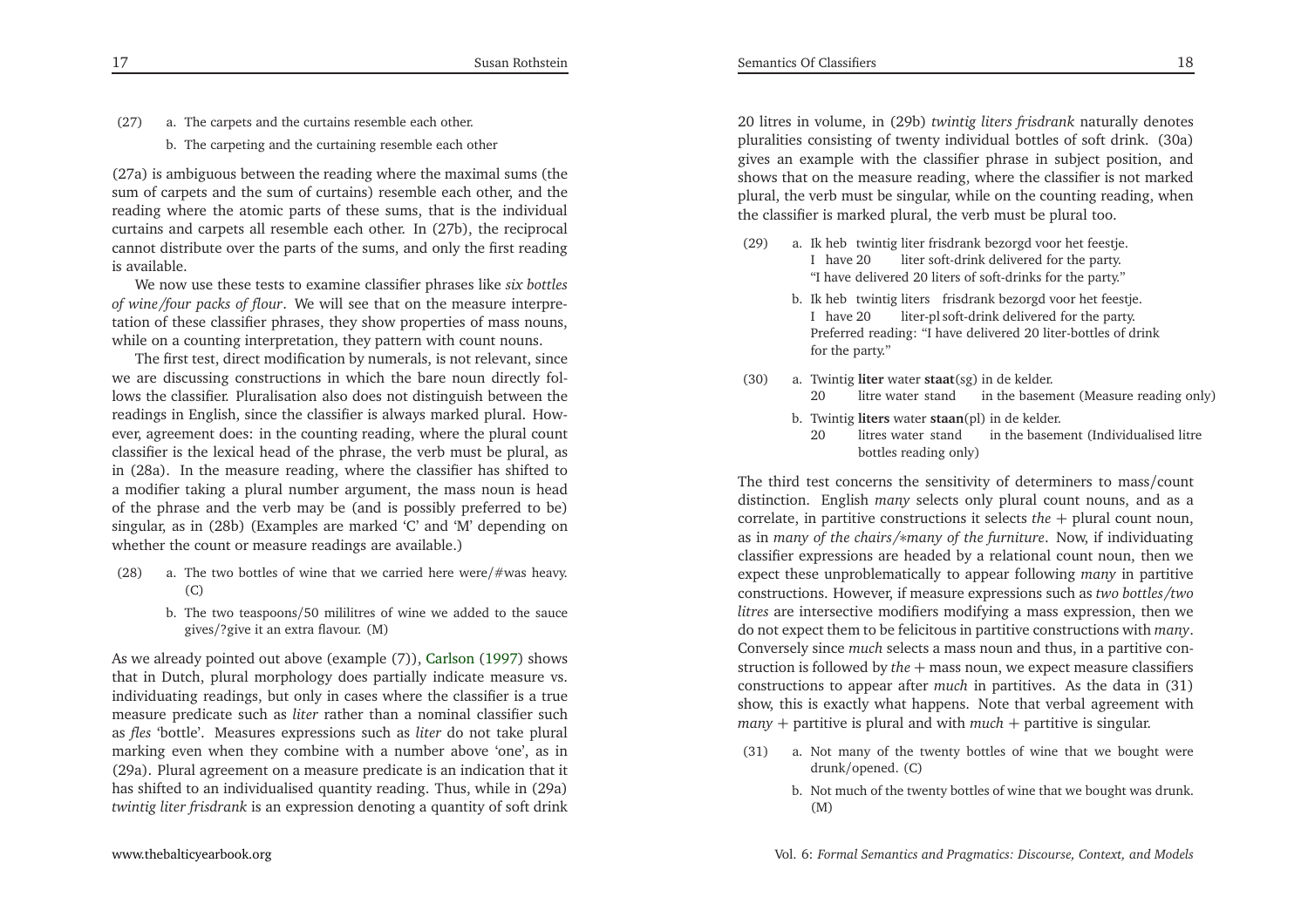- c. Not much of the twenty bottles of wine that we bought was #opened. (M)
- d. <sup>I</sup> have used much/<sup>∗</sup>many of the ten kilos of flour that there was inthe cupboard.

Note that in order to be interpreted as <sup>a</sup> measure modifier, the classifier must apply first to <sup>a</sup> number argument. This is because <sup>a</sup> measure expression is of type *<sup>&</sup>lt;*n, *<sup>&</sup>lt;*d, <sup>t</sup>*>>*. Without <sup>a</sup> number word to combine with, the measure reading is not (usually) available, and thus (32b)contrasts with (31b):

- (32) a. Not many of the bottles of wine that we bought were drunk/opened. (C)
	- b. #Not much of the bottles/litres of wine that we bought was drunk. (M)

(32a) uses *the bottles of wine* in <sup>a</sup> context in which in principle either the count or measure interpretation is possible, but as the determiner is *many*, the count reading is felicitous. (32b) is infelicitous since, while the context naturally supports the measure reading and the determiner is *much*, the lack of <sup>a</sup> number for the *bottles/litres* to apply to makes the measure interpretation of the classifier dispreferred.<sup>[5](#page-20-5)</sup> The fourth test for distinguishing mass from count readings is reciprocal resolution. As we saw above, atomic individuals and atomic parts of individuating classifier denotations are antecedents for reciprocals. Measure readings do not provide such atomic parts as antecedents for reciprocals, as the minimal contrast between the measure <sup>p</sup>hrase *three kilos of flour* and the individuating <sup>p</sup>hrase *three kilo-packs of flour* in (33) shows:

- (33) a. The cook mixed three kilo-packs of flour with each other.
	- b. #The cook mixed three kilos of flour with each other.

This contrast shows up again in (34), which are the classifier analoguesof Gillon's example in (27):

- (34) a. The twenty bottles of wine and the twenty bottles of beer we hadnot ye<sup>t</sup> opened stood next to each other on the shelf. (C)
	- b. #The twenty liters of wine and the twenty liters of beer that webought stood next to each other in the cellar. (M)

(34a) is <sup>a</sup> counting context where the classifier <sup>p</sup>hrase is <sup>a</sup> conjunction of individuating expressions, and the reciprocal can distribute over atomic parts of the subject, namely the individual beer bottles and the individual wine bottles. There are therefore no constraints on how the beer bottles and wine bottles are arranged with respec<sup>t</sup> to each other. In (34b), the classifier <sup>p</sup>hrase is <sup>a</sup> conjunction of measure expressions, and it denotes the sum of <sup>a</sup> quantity of wine and <sup>a</sup> quantity of beer. As <sup>a</sup> consequence, the reciprocal relation is constrained to hold between these two quantities, and thus the sentence asserts that the beer (as <sup>a</sup> quantity) is standing next to the wine (as <sup>a</sup> quantity). In Dutch, this shows up even more clearly because morphological agreemen<sup>t</sup> (or lack of it) clarifies the distinction between the individuating and measureuses of the classifier <sup>p</sup>hrases.

- <span id="page-10-0"></span>(35) a. De vijften **liters** melk en de vijften **liters** jus d'orange liggen op the fifteen litres milk and the <sup>15</sup> litres orange juice lie onelkaar gestapeld in de kelder. each other <sup>p</sup>iled in the basement. "The <sup>15</sup> litres of milk and the <sup>15</sup> litres of orange juice arestacked on top of each other in the basement".
	- b. De vijften **liter** melk en de vijften **liter** jus d'orange liggen op the fifteen litres milk and the 15 litres orange juice lie on elkaar gestapeld in de kelder. each other <sup>p</sup>iled in the basement. "The <sup>15</sup> litres of milk and the <sup>15</sup> litres of orange juice arestacked on top of each other in the basement".

(35a) asserts either that the <sup>30</sup> individual litre packs containing juice or milk are stacked on each other or that (all) the milk is stacked on top of (all) the orange juice (or vice versa), depending on whether the antecedent for the reciprocal is the set of individual litre packs, or the two sums of milk and orange juice. In (35b), where the classifier <sup>p</sup>hrasedenotes <sup>a</sup> sum of two quantities, only the second reading is available.

Our conclusion is that there is good evidence that when <sup>a</sup> mass noun is the complement of <sup>a</sup> measure classifier, the Classifier Phrase as <sup>a</sup> whole has the properties of <sup>a</sup> mass nominal, and when the mass noun is the complement of an individuating classifier, the whole ClassifierPhrase has the properties of <sup>a</sup> count nominal.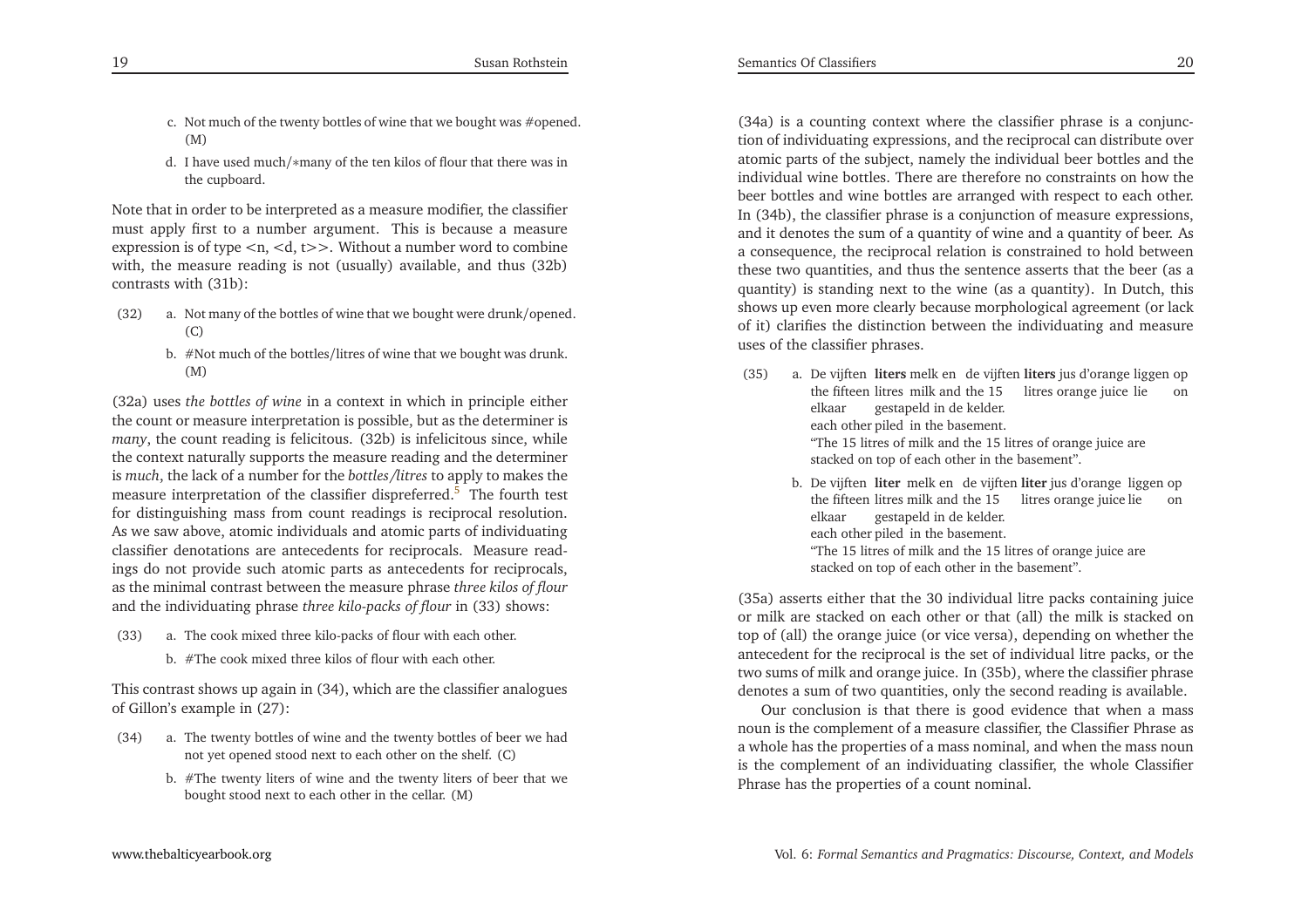### *3.3. Measure readings of classifiers with count noun complements*

<sup>A</sup> more complicated version of the same issue arises with examples like *two kilos of books /two boxes of books*. In the previous section, we showed that an intersective measure modifier like *two glasses /two litres* did not change the mass status of the complement, and thus *two glasses of wine* is <sup>a</sup> mass expression. But what happens when the complement of the classifier is not <sup>a</sup> mass noun, but <sup>a</sup> bare <sup>p</sup>lural count noun, as inexamples like (36)?

- (36) a. When we left for the Netherlands we sent 16 kilos of books.
	- b. When we left for the Netherlands we sent four boxes of books.

Our prediction is that if measure <sup>p</sup>hrases consistently modify mass nouns, then the measure <sup>p</sup>hrase *<sup>16</sup> kilos*, and *four boxes* on its measure reading, should modify <sup>a</sup> mass noun. This means that in (36a) *books* should be <sup>a</sup> mass noun modified by the unambiguous measure modifier *<sup>16</sup> kilos* and that (36b) should be ambiguous between tworeadings:

 (i) the counting reading when *boxes* is the nominal head of the <sup>p</sup>hrase, taking *books* as its complement. On this reading *four boxes of books* has the interpretation of <sup>a</sup> count noun.

(ii) the measure reading when *books* should be mass and *four boxes* is interpreted as <sup>a</sup> intersective measure <sup>p</sup>hrase which modifies *books*. On this reading *four boxes of books* has the interpretation of <sup>a</sup> (complex) mass noun. Despite the possibly suprising nature of the prediction, we show in this section that there is evidence that *books, <sup>16</sup> kilos of books* and *four boxes of books* on its measure reading, are mass expressions. In section <sup>4</sup> of the paper, we will show how to derive the interpretation of *books* as <sup>a</sup> mass noun, and in the concluding section of this paper wediscuss the implications of the analysis.

We will go through exactly the same tests as we did in the previ ous section. First, <sup>p</sup>luralisation and agreemen<sup>t</sup> show that when theclassifier <sup>p</sup>hrase is individuating, the verb agreemen<sup>t</sup> must be <sup>p</sup>lural.

(37) The twenty boxes of books that we sent were/<sup>∗</sup>was in the study.

When the classifier <sup>p</sup>hrase is <sup>p</sup>lausibly <sup>a</sup> measure expression, judgments vary. Singular agreemen<sup>t</sup> is possible in the examples in (38)and is possibly even preferred:

- (38) a. The twenty boxes of books that we sent has kept my daughtersupplied with reading matter for the whole year.
	- b. Twenty kilos/boxes of books was/were pu<sup>t</sup> through the shredderthat night.
	- c. The five boxes of books/twenty kilos of books that we sent wasnot enough to keep my daughter supplied with reading matter.

(38c) also shows that the classifier <sup>p</sup>hrase is <sup>a</sup> natural subject of <sup>a</sup> measure predicate headed by *enough*.

In (39) <sup>p</sup>lural verbal agreemen<sup>t</sup> seems to be obligatory, but the only possible reading of the classifier <sup>p</sup>hrase is individuating, and asserts that the boxes were <sup>p</sup>iled directly on the shelves, rather than makingan assertion about the books which had come out of the twenty boxes.

(39) The twenty boxes of books that we brought were/#was <sup>p</sup>iled on theshelves.

In Dutch, with the measure <sup>p</sup>hrase *kilo*, singular or <sup>p</sup>lural agreemen<sup>t</sup> on the verb are both acceptable, as illustrated in (40a), with <sup>a</sup> slight preference for singular. Predictably, <sup>p</sup>lural marking on the classifier, *kilos* is never possible.

- (40) a. Twintig **kilo** boeken werd/?werden door de <sup>20</sup> kilo-**sg** bookswas-sg/?were-pl through the papiervernietiger gemalen. papershredder ground. "Twenty kilos of books was ground through the paper-shredder"
	- b. #Twintig **kilos** boeken werd/werden door de <sup>20</sup> kilo-**sg** books was-sg/were-p<sup>l</sup> through the papiervernietiger gemalen. papershredder ground.

With respec<sup>t</sup> to determiners, we ge<sup>t</sup> the results our hypothesis predicts. When the classifier <sup>p</sup>hrase has an individuating reading, it can be embedded under the count determiner *many*. When it has <sup>a</sup> measure reading, it can be embedded under the mass determiner *much*. Notethat *much* induces singular agreemen<sup>t</sup> as expected.

(41) a. <sup>I</sup> have read many of the twenty boxes of books that we sent: (C)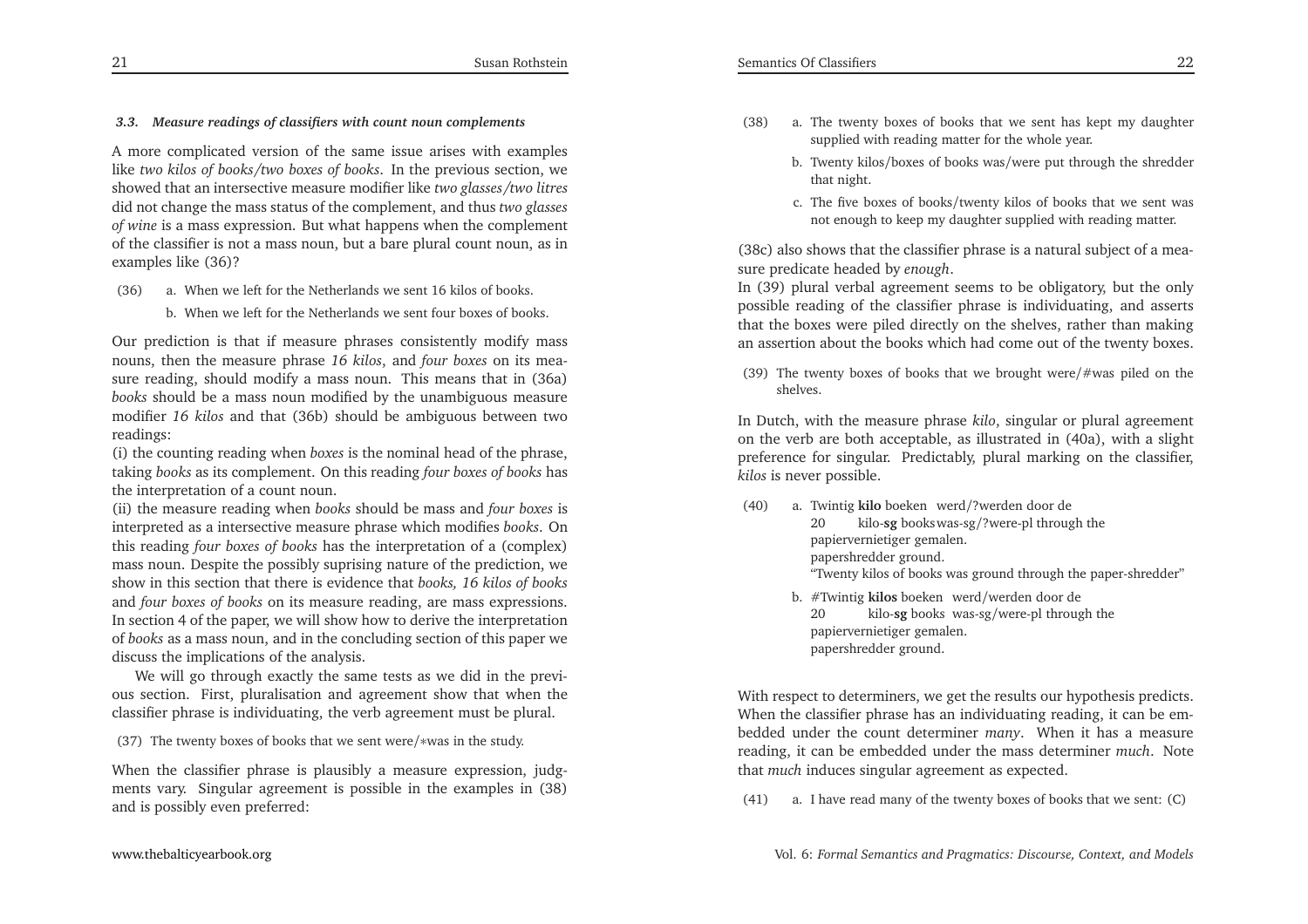- b. #I have read many of the twenty kilos of books that we sent (C)
- c. <sup>I</sup> have(n't) read much of the twenty boxes/kilos of books in ourhouse. (M)
- d. <sup>A</sup> little of the twenty boxes/kilos of oranges that we <sup>p</sup>icked was/#wereenough to satisfy our desire to eat citrus fruit.

It is important to see that the mass and count readings of *<sup>I</sup> read twentyboxes of books* do not entail each other, as the readings of (42) show:

(42) <sup>I</sup> have read much/many of the twenty boxes of books that we sent.

Suppose most of the twenty boxes that we sent are small and have <sup>a</sup> few books in them, and only two or three of the boxes are big and have <sup>a</sup> lot of books in them, and suppose that <sup>I</sup> have read all the books in the big boxes and few of the books in the small boxes, then *<sup>I</sup> haven't read many of the twenty boxes of books we sent* is true, but *<sup>I</sup> haven't read much of the twenty boxes of books that we sent* is false. The lack of entailment in the other direction follows if <sup>I</sup> have read all the books in quite <sup>a</sup> lot of the small boxes, but <sup>I</sup> haven't touched any of the books inthe big boxes.

Note also that here too, as we noted in example (32), if there is no number expression for the classifier to apply too, it is much harder ge<sup>t</sup> the measure reading for the classifier, (except when <sup>a</sup> null numberexpression meaning 'huge quantity' is indicated via intonation).

- (43) a. <sup>I</sup> haven't read many of the boxes of books that we sent.
	- b. #I haven't read much of the boxes/kilos of books that we sent.

The last test that we discussed was reciprocal resolution. Here too we ge<sup>t</sup> the predicted results. Individuating (i.e. count) classifier <sup>p</sup>hrases provide natural antecedents for the reciprocal. In (44) *each other* takes *boxes (of books)* as its antecedent. The complement nominal *books* is not available since the relevant individuating accessible antecedent is the <sup>p</sup>lural set of boxes and not the entities it contains. So (44a) assertsthat the boxes are <sup>p</sup>iled on top of each other.

- (44) a. 42 boxes of books were <sup>p</sup>iled on top of each other on the shelves. (Only: the boxes are on top of each other.)
	- b. #3 boxes of books were <sup>p</sup>iled on top of each other on differentshelves.

(44b) confirms that only the set of boxes is available as the antecedent for the reciprocal. It is infelicitous because you need at least <sup>4</sup> boxes in order for the boxes to be to be <sup>p</sup>iled on top of each other on different shelves. If the complement *books* was available as <sup>a</sup> potential antecedent, an alternative felicitous reading should be available. But itisn't.

In measure classifier <sup>p</sup>hrases such as *twenty kilos of books* and *twenty boxes of books* on its measure reading, the classifier *boxes* cannot provide the antecedent, because as we saw already, it is <sup>a</sup> measure predicate. However, since *twenty kilos/twenty boxes* by hypothesis is an intersective modifier which should modify <sup>a</sup> mass noun, we predict that *books*, like other mass predicates, cannot provide an antecedent for the reciprocal either. This is why (45a) is felicitous, but (45b) where thepredicate contains <sup>a</sup> reciprocal is infelicitous.

- (45) a. Twenty kilos of books are lying in <sup>a</sup> heap on the floor.
	- b. #Twenty kilos of books are lying on top of each other on the floor.

The examples in (46) further illustrate the same point. In (46a) the only possible antecedent is the set of boxes, while in (46b) there is nogrammatical antecedent, and the sentence is infelicitous.

- (46) a. The twenty boxes of books are standing next to each other on theshelves.
	- b. #The twenty kilos of books are standing next to each other in <sup>a</sup>row.

When *twenty kilos* can be interpreted as an individuating expression meaning "twenty kilo-packs", the reciprocal can take this individuatingexpression as an antecedent.

(47) The twenty kilo-packs of flour/the twenty kilos of flour are standing next to each other in <sup>a</sup> row on the shelf of the grocerystore.

So measure classifier <sup>p</sup>hrases cannot provide antecedents for reciprocals. *Twenty boxes of books* can be the antecedent for <sup>a</sup> reciprocal only on its individuating reading, as (44a) illustrated, while *twenty kilos of books* makes no antecedent available at all. This is good evidencefor two points: first that while *twenty boxes* is ambiguous between the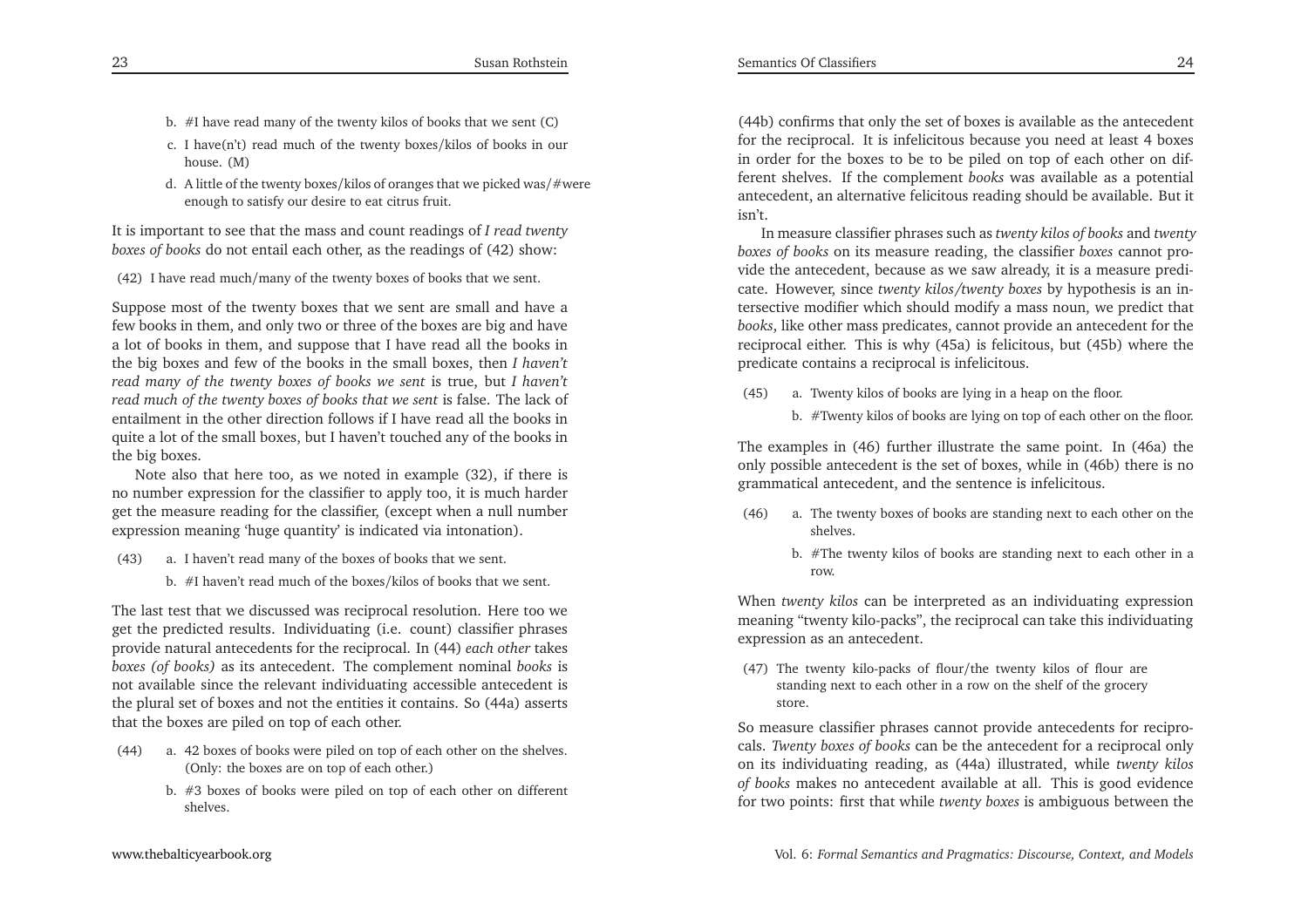measure and individuating interpretation, *twenty kilos* is always <sup>a</sup> measure expression and second, that as the complement of these measure expressions, <sup>a</sup> <sup>p</sup>lural count noun like *books* is interpreted as <sup>a</sup> mass expression.

 We complete this section with one extra point. Measure classifiers take only bare noun complements as (48a) shows. This is natural, since the complements of measure classifiers are noun heads which are to be modified. Individuating classifiers take <sup>a</sup> wider range of complements, which can be modified by number as in (48b,c). This is expected since these complements are arguments of a relational noun head.<sup>[6](#page-20-6)</sup> Note that in (48b) and (48c), the measure reading is not available, as manipulation of the choice of verb shows.

(48) a. On the floor were <sup>p</sup>iled four kilos of (∗ten) books.

- b. #On the floor were stacked four boxes/piles of ten books.
- c. <sup>I</sup> unpacked/#read three boxes of ten books.

#### **4. ANALYSIS**

#### 4.1. An account of the mass/count distinction (based on Rothstein 2010).

The data presented in the previous section presents us with <sup>a</sup> challenge. Apparently, *books* can, in certain contexts, have an interpretation as <sup>a</sup> mass noun instead of as <sup>a</sup> count noun. This means that we need an account of the mass/count distinction which allows us to explain what is the shift in meaning from *books* as <sup>a</sup> count noun to *books* as <sup>a</sup> mass noun, and we need also to explain why it can shift in the contexts described in section 3, while such <sup>a</sup> shift is impossible in examples like(49).

- (49) a. #Much of the books were lying on the ground.
	- b. #I read much of the books in the library.
	- c. #I painted much of the rooms in the house red.

In this section <sup>I</sup> will presen<sup>t</sup> an account of the mass/count distinction based on [Rothstein](#page-21-1) [\(2010](#page-21-1)), which allows us to explain the data discussed in section 3. But it is important to stress that the claim that <sup>a</sup>term like *books* is mass in examples like (41c) is independent of the

particular theory in which <sup>I</sup> choose to work out <sup>a</sup> semantics for its interpretation. One of the questions that any theory of the mass/count distinction will have to answer is where the mass-like properties of <sup>p</sup>luralcount nouns come from in these contexts.

Rothstein [\(2010\)](#page-21-1) argues for <sup>a</sup> typal distinction between mass nouns and count nouns. The argumen<sup>t</sup> that the mass/count distinction is typal is based on the following points:

 – mass nouns (e.g. *stone/furniture*) and count nouns (e.g. *stones/pieces of furniture*) ge<sup>t</sup> their denotations with respec<sup>t</sup> to the same entities(Chierchia 1998).

– some mass nouns (e.g. *furniture*) are naturally atomic, i.e. denote <sup>p</sup>lural sets which are de facto the closure under sum of <sup>a</sup> set of inherently individuable entities. Rothstein <sup>2010</sup> calls these sets 'naturallyatomic'.

 – some count nouns (e.g. *fence, wall, sequence*) are not naturally atomic, and the set of atoms in their denotation varies from context to context.

<span id="page-13-0"></span>The conclusion is that the distinction between mass and count nouns lies in how they represen<sup>t</sup> entities grammatically, and not in the properties of the entities themselves. Count nouns presen<sup>t</sup> entities as countable, but countability is <sup>a</sup> grammatical <sup>p</sup>henomenon, and not <sup>a</sup> property of entities in and of themselves. There is <sup>a</sup> distinction between natural atomicity, which is <sup>a</sup> property of mass nouns like *furniture, jewellery* and *cutlery*, as well as of count nouns like *boy, book*, and *cup*, and semantic atomicity which is <sup>a</sup> property of count nouns. (I argue in [Rothstein](#page-21-1) [\(2010](#page-21-1)) that all definite NPs and proper names are also semantically atomic.) Since count nouns are not necessarily naturally atomic, as *fence, wall* and *sequence* show, natural atomicity is neither <sup>a</sup> necessar[y](#page-21-1) nor sufficient condition of semantic atomicity or countability.

Rothstein [\(2010\)](#page-21-1) argues that counting is <sup>a</sup> context dependent operation: we count, in <sup>a</sup> particular context, the entities which in that context are considered atomic entities. Counting is putting entities into one-to-one correspondence with the natural numbers and presupposes <sup>a</sup> contextually determined decision as to what counts as an atomic entity. Countable entities are those which are the atoms **in <sup>a</sup> relevant context** and count nouns are grammatically countable because theydenote sets of atoms (or <sup>p</sup>luralities of atoms) relative to <sup>a</sup> particular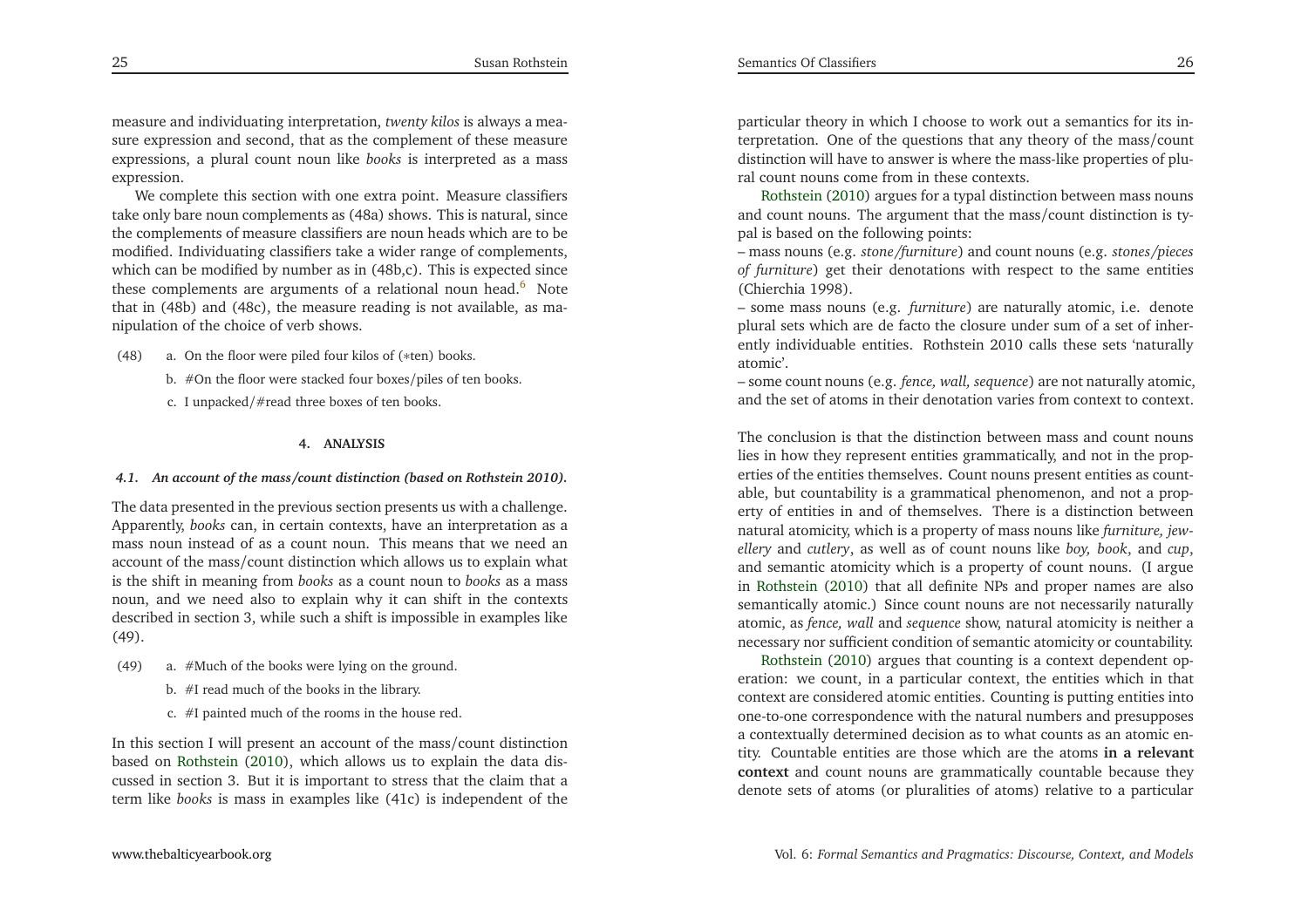context and encode this contextual dependence grammatically. This context dependence must be grammatically encoded for nouns like *boy* and *cup*, where the sets of atoms are stable across contexts, as well as for nouns like *fence* and *wall* where the denotations are not stable across contexts. Mass nouns, even if they are naturally atomic predicates, are not countable, because the contextual parameter is not grammatically encoded.

This is expressed grammatically in the following way.

**1.** Nominals are interpreted with respec<sup>t</sup> to <sup>a</sup> complete atomic Boolean algebra M. Intuitively, <sup>M</sup> is the mass domain. <sup>⊔</sup>M, the sum operation on M, is the complete Boolean join operation; ⊑<sup>M</sup> is the par<sup>t</sup> of relation on M. We assume with [Chierchia](#page-21-4) [\(2008\)](#page-21-4) that the set of atoms <sup>A</sup> of <sup>M</sup> is not fully specified, vague. (Nothing rests on this choice of mass domain; we assume it for simplicity.)

**2.** All nouns are associated with an abstract root noun. The denotationof <sup>a</sup> root noun, <sup>N</sup>*root* , is <sup>a</sup> subset of M, defined as follows:

For some set of atoms,  $A_N \subseteq A$ ,  $N_{root} = *A_N$ , where  $*X = \{m \in M: \exists Y \subset Y : m = \bot V\}$ ∃Y⊆X: <sup>m</sup> <sup>=</sup> <sup>⊔</sup>*<sup>M</sup>* <sup>Y</sup>}

Root nouns are the input to operations deriving <sup>N</sup>*mass* and <sup>N</sup>*count* . Mass nouns are root nouns, i.e, MASS(N*root* ) is the identity function on N*root* . (Singular) count nouns denote <sup>a</sup> set of semantic atoms derivedfrom the root noun relative to <sup>a</sup> particular context.

**Definition 1:** $MASS(N_{root}) = N_{root}$ 

**3.** Count nouns allow direct grammatical counting because they presuppose <sup>a</sup> context dependent choice as to what counts as one entity. This choice of what counts as one entity is encoded in the notion of (counting) context k, which intuitively collects together the entitieswhich count as atoms in k.

### **Definition 2:**

A **context** k is a set of objects from M,  $k \subseteq M$ ; K is the set of all contexts.

**<sup>4</sup>**. Singular count nouns are derived from root nouns by <sup>a</sup> count operation  $\mathrm{COUNT}_k$  which applies to the root noun  $\mathrm{N}_{root}$  and picks out the set of ordered pairs

 ${<} **d**,**k**$  i.e. the set of entities in N<sub>root</sub> which count as one in context k.

#### **Definition 3:**

For any  $X \subseteq M$ : COUNT<sub>k</sub>(X) = {<d,k>: d  $\in X \cap k$ }<br>The interpretation of a count noun N is cont The interpretation of <sup>a</sup> count noun <sup>N</sup>*count* in context <sup>k</sup> is:  $\text{COUNT}_k(\text{N}_{root})$ .

We use  $N_k$  as short for  $\text{COUNT}_k(N_{root})$ , the interpretation of a count noun in context k.

**5.** Plural count nouns are derived by applying the standard <sup>p</sup>lural operation <sup>∗</sup> to the first projection of <sup>N</sup>*k*. <sup>∗</sup>(N*k*), the <sup>p</sup>lural of the set of ordered pairs denoted by  $N_k$ , is the set of ordered pairs whose first projection is the <sup>p</sup>lural set derived from the first projection of <sup>N</sup>*k*, andwhose second projection is the (same) value k.

## **Definition 4:**

Assume:  $\pi_1(N_k) = \{d: \langle d, k \rangle \in N_k\}$  $\pi_2(N_k) = k$ In default context k:  $PL(N_{count}) = *N_k = \{  : d \in * \pi_1(N_k) \}$ 

Examples: 
$$
\begin{array}{ll} \text{[stone}_{mass}] = \text{MASS}(\text{STONE}_{root}) = \text{STONE}_{root} \\ \text{[stone}_{count}] = \text{COUNT}_{k}(\text{STONE}_{root}) = \\ \{\langle d, k \rangle : d \in \text{STONE}_{root} \cap k\} \end{array}
$$

So *stonemass* denotes <sup>a</sup> set of quantities of stone, while *stonecount* denotes a set {*<*d,k>: d ∈ STONE<sub>*root*</sub>  $\cap$  k} of type *<* d×k, t> i.e. the set of indexed entities which count as one in context k.

We assume, following [Carlson](#page-21-11) [\(1977b](#page-21-11)), that mass nouns in argument position denote kinds. We assume a shift from  $N_{root}$  to  ${}^{f}N_{root}$ , i.e. the kind associated with <sup>N</sup>*root* . For simplicity we assume that argument position is a DP and that the shift from  $N_{root}$  to  $\bigcap N_{root}$  is triggered by <sup>a</sup> null determiner. Following [Chierchia](#page-21-4) [\(2008](#page-21-4)), we assume that kinds are defined via the maximal entity in the denotation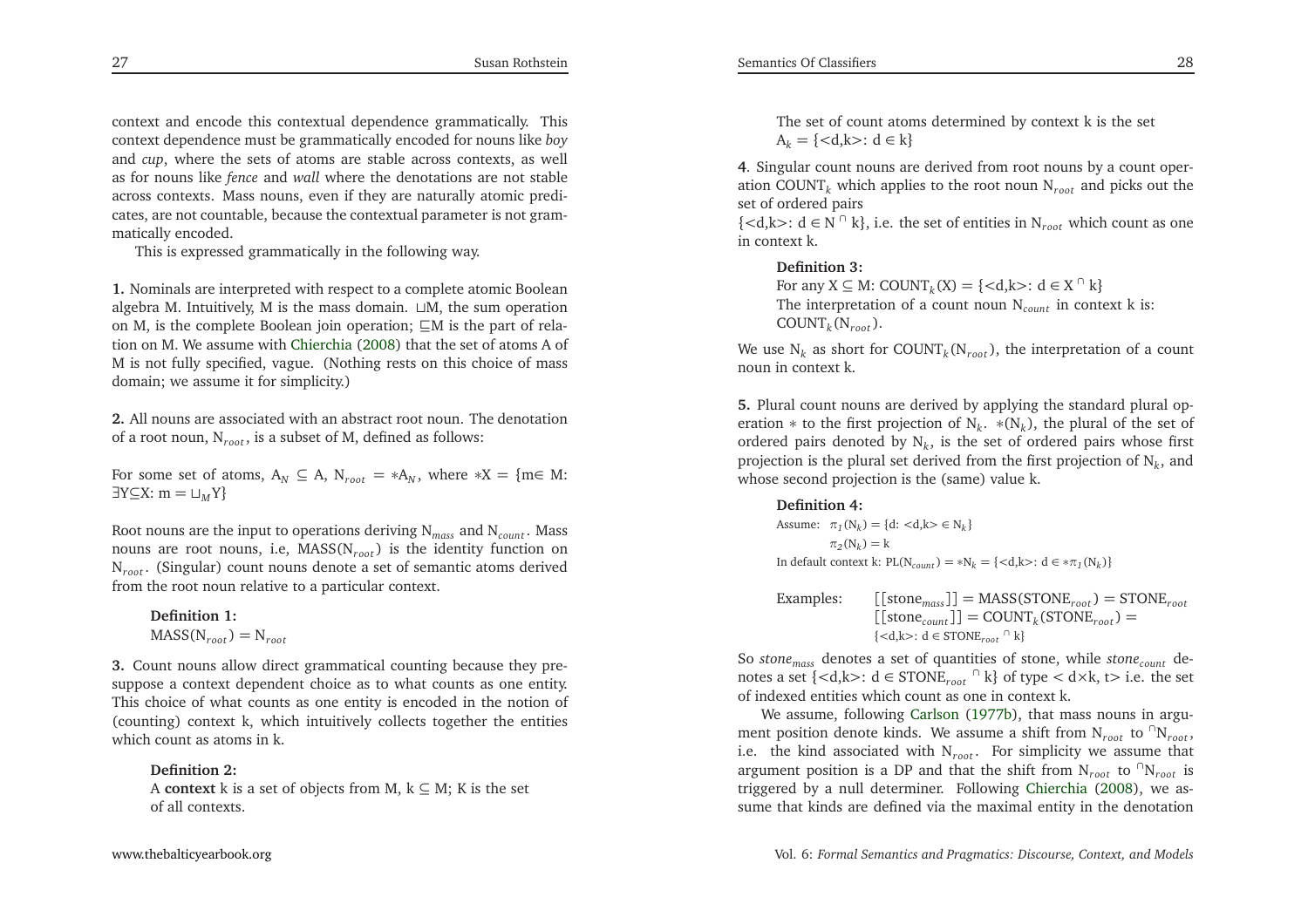of <sup>N</sup>*root* . Kinds are functions from worlds/situations onto the maximal entity instantiating Nroot in that world/situation. Thus for any <sup>N</sup>*root*and world/situation s:  ${}^{n}N_{root} = \lambda w$ .  $\sqcup_M (N_{root,w})$ . We restrict ourselves to extensional contexts here and assume that the denotation of <sup>a</sup> kind term is  $({}^{\cap}N_{root})(w_0)$  (with  $w_0$  the world of evaluation). This means that we can assume that the denotation of kind terms is of the type ofentities, type d, (which simplifies the derivations considerably).

## <span id="page-15-0"></span>**Definition 5:**

 ∪ is the function from kind(-extensions) to sets ofindividuals such thatfor every kind(-extension)  $d(w_0)$ : <sup>∪</sup> $d(w_0)$ ) =  $\{x. x \sqsubseteq_M d(w_0)\}\$ 

#### *4.2. Derivations*

### **4.2.1. Individuating (i.e. counting) classifier <sup>p</sup>hrases**

We now check how the various derivations work in this framework, beginning with individuating, or counting, classifier <sup>p</sup>hrases such astwo boxes of books/two boxes of sugar/three cups of water. We assume the syntactic structure in (9) from section 2.





We use <sup>y</sup> as variable of type d (including kinds) and *<sup>y</sup>* as <sup>a</sup> variable of type d <sup>×</sup> k. **<sup>y</sup>** is <sup>a</sup> variable over both types.

The basic meaning of box as a common noun at type  $d \times k$  is as follows:

 $\text{BOX}_k = \{x: \pi_1(x) \in \text{BOX} \land \pi_2(x) = k\}$ <br>*I*o omit the conjunct " $\pi_n(x) = k$ " in wh

(We omit the conjunct " $\pi_2(\mathbf{x}) = \mathbf{k}$ " in what follows. It is not relevant since we are dealing only with simple container classifiers here, whichalso denote atoms in k.)

 *Box* as an individuating classifier takes <sup>a</sup> mass noun or <sup>a</sup> <sup>p</sup>lural count noun as its complement:

(50) Three boxes of sugar/books

We assume that *box* (or *boxes*) shifts to the relational type, and assigns <sup>a</sup> thematic role CONTAIN to <sup>a</sup> direct object.

 $\text{BOXES}_k = \lambda y \lambda x \pi_1(x) ∈ *$ BOX∧ CONTAIN(π<sub>1</sub>(x),y)<br>ee Partee and Borschev (2010a.2010b) for a discus

(See Partee and Borschev [\(2010a](#page-21-17)[,2010b\)](#page-21-18) for <sup>a</sup> discussion of some of the subtleties of the CONTAIN relation, as mentioned in note 2.) The argumen<sup>t</sup> of CONTAIN can be either an argumen<sup>t</sup> at type d (including a mass noun at the kind interpretation) or  $d \times k$ , or a generalised<br>successified algebra and interpretation in quantifier derived via quantifying in.

The derivation of *three boxes of sugar* on the individuating reading is asfollows:

## *Three boxes of sugar:*

*boxes of sugar:* $\lambda x.\pi_1(x) \in *$ BOX ∧ CONTAIN( $\pi_1(x)$ ,  $\lceil$ SUGAR<sub>root</sub>) *three (boxes of sugar)*<sup>7</sup>: *three (boxes of sugar)*[7](#page-20-7):

*λ*P*λx*.*π*<sub>1</sub>(*x*) ∈ P ∧ CARD(*π*<sub>1</sub>(*x*)) = 3 (*λx*.*π*<sub>1</sub>(*x*) ∈ ∗BOX ∧ CONTAIN(*π*<sub>1</sub>(*x*), *UGAR*<sub>*rost*</sub>))  $^{\cap}$ SUGAR $_{root}$ ))

= *<sup>λ</sup><sup>x</sup>*.*π*1(*x*) <sup>∈</sup> <sup>∗</sup>BOX <sup>∧</sup> CONTAIN(*<sup>π</sup>*1(*x*), <sup>∩</sup>SUGAR*root* ) <sup>∧</sup> CARD((*<sup>π</sup>*1(*x*))  $=$  3

*Three boxes of books:* This is interpreted in the same way under theassumption that bare <sup>p</sup>lurals denote kinds too.

*λ<sup>x</sup>*.*π*1(*x*) <sup>∈</sup> <sup>∗</sup>BOX <sup>∧</sup> CONTAIN(*<sup>π</sup>*1(*x*), <sup>∩</sup>BOOKS*k*) <sup>∧</sup> CARD((*<sup>π</sup>*1(*x*))  $=$  3<br> $\frac{1}{1}$ 

Individuating classifiers with non-kind complements arguments are interpreted similarly.

Crucially, since the classifier *box* is <sup>a</sup> relational noun derived from the count noun *box*, the count status of the classifier <sup>p</sup>hrase follows automatically.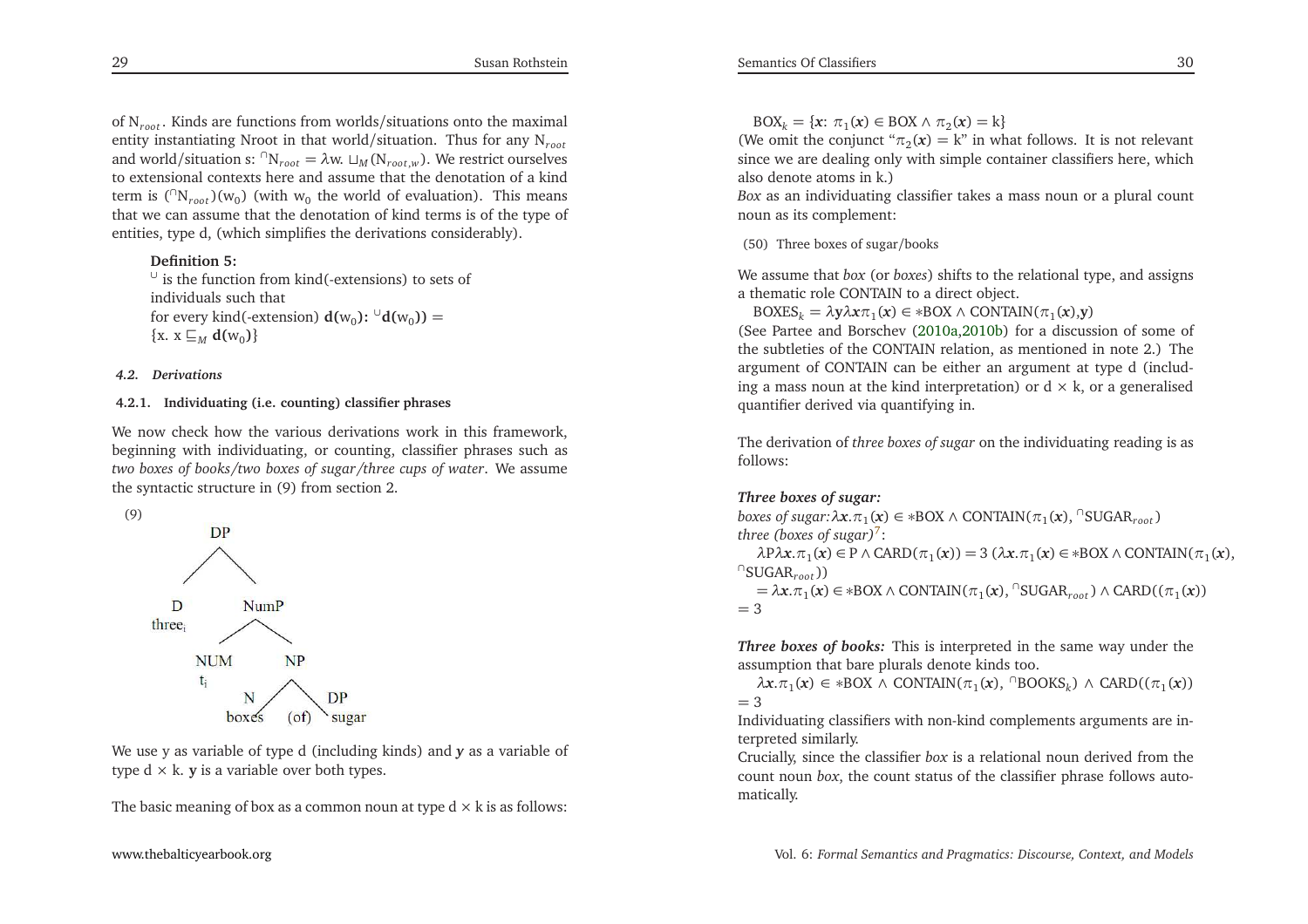#### **4.2.2. Measure classifier <sup>p</sup>hrases**

We assume the syntactic structure in  $(11)$  for measure classifier phrases, as proposed in section 2.



We look first at measure <sup>p</sup>hrases with mass complements such as (51):

(51) three kilos of sand

Since sand is not an argumen<sup>t</sup> position, the mass noun is interpretedat type *<sup>&</sup>lt;*d, <sup>t</sup>*<sup>&</sup>gt;* and is modified directly by the measure predicate:

#### *Three kilos of sand*

| <i>Kilo</i> is a expression of type $\langle n, \langle d, t \rangle \rangle$ : $\lambda n \lambda x.MEAS(x) = \langle KILO, 3 \rangle$ |                                            |
|-----------------------------------------------------------------------------------------------------------------------------------------|--------------------------------------------|
| <i>three kilo</i> $<$ d, t $>$ :                                                                                                        | $\lambda$ x.MEAS(x) = <kilo, 3=""></kilo,> |

*three kilos* shifts to the modifier type *<<*d, <sup>t</sup>*>*, *<sup>&</sup>lt;*d, <sup>t</sup>*>>*:  $\lambda$ P $\lambda$ x.x  $x \in P \land \text{MEAS}(x) =$ 

|                      | $\langle$ KILO, 3 $>$                                       |
|----------------------|-------------------------------------------------------------|
| three kilos of sand: | $\lambda$ x.x $\in$ SAND <sub>root</sub> $\wedge$ MEAS(x) = |
|                      | $\langle$ KILO, 3 $>$                                       |

*three kilos of sand* denotes quantities of sand that measure three kilos.

#### *Three boxes of sand*

 This works in the same way. The root meaning of BOX is BOX*root* . The measure reading is at type *<sup>&</sup>lt;*n, *<sup>&</sup>lt;*d,t*<sup>&</sup>gt;*, and is derived from the root meaning in the same way that GLASS-ful is derived from GLASS (see

note 1). In English, the operation which turns *box* from <sup>a</sup> nominal to <sup>a</sup> measure expression is introduced either explicitly by -*ful* or by <sup>a</sup> nullcorrelate of -*ful*.

*ful*(BOX*root* ) <sup>⇒</sup> *<sup>λ</sup>*n*λ*x. MEAS(x) <sup>=</sup> *<sup>&</sup>lt;*BOX, <sup>n</sup>*<sup>&</sup>gt;*

Semantics Of Classifiers

So the measure expression *box(-ful)* combines first with <sup>a</sup> numeral to form <sup>a</sup> predicate and then shifts in the normal way to the modifier reading to apply to <sup>a</sup> nominal head. Agreement is morphological, andnot <sup>a</sup> semantic reflection of <sup>a</sup> <sup>p</sup>luralisation operation.

| box(ful) (measure expression): $\lambda$ n $\lambda$ x.MEAS(x) = <box, n=""></box,> |                                                         |
|-------------------------------------------------------------------------------------|---------------------------------------------------------|
| three boxes(ful):                                                                   | $\lambda$ x.MEAS(x) = <box, 3=""></box,>                |
| three boxes(ful) $_{MODIFIER}$                                                      | $\lambda P \lambda x.x \in P \wedge \text{MEAS}(x)$     |
|                                                                                     | $=<\text{BOX}, 3>$                                      |
| three boxes(ful) of sand:                                                           | $\lambda x.x \in$ SAND <sub>root</sub> $\wedge$ MEAS(x) |
|                                                                                     | $=$ <box, 3=""></box,>                                  |
|                                                                                     |                                                         |

Crucially: while relational nominals take arguments at type  $d$  or  $d \times$  k (or *<<*d,t*>*t*>*), measure <sup>p</sup>hrases modify mass noun predicates, i.e. expressions of type *<sup>&</sup>lt;*d,t*<sup>&</sup>gt;*.

We extend this to measure <sup>p</sup>hrases with bare <sup>p</sup>lural complements: *threeboxes/kilos of books*

 When the complement of the measure <sup>p</sup>hrase is <sup>a</sup> count noun, the count noun must shift from the count type to the mass type. This is triggered by the measure modifier. At its count denotation, <sup>a</sup> <sup>p</sup>lural count noun is <sup>a</sup> predicate of type *<sup>&</sup>lt;*d×k,t*<sup>&</sup>gt;*. *books<sup>k</sup>* denotes {*<*x,k*<sup>&</sup>gt;*: <sup>x</sup><sup>∈</sup> <sup>∗</sup>(BOOK*root* <sup>∩</sup> k)} However, measure <sup>p</sup>hrases modifier predicates at type *<sup>&</sup>lt;*d,t*<sup>&</sup>gt;*, so the <sup>p</sup>lural count noun denotation must shift to this type.

This shift makes use of the  $\pi_1$  function.  $SHIFT_{MEAS}({\{\langle x, k \rangle : x \in \{BOOK_{root} \cap k\}\}})$  <sup>∈</sup> <sup>∗</sup>(BOOK*root* <sup>∩</sup> k)}) <sup>=</sup> *<sup>π</sup>*1({*<*x,k*<sup>&</sup>gt;*: <sup>x</sup> <sup>∈</sup> <sup>∗</sup>(BOOK*root* <sup>∩</sup> k)}) <sup>=</sup> <sup>∗</sup>(BOOK*root* <sup>∩</sup> k)

The shift operation applies to <sup>a</sup> set of ordered pairs {*<*x,k*<sup>&</sup>gt;*: <sup>x</sup> <sup>∈</sup>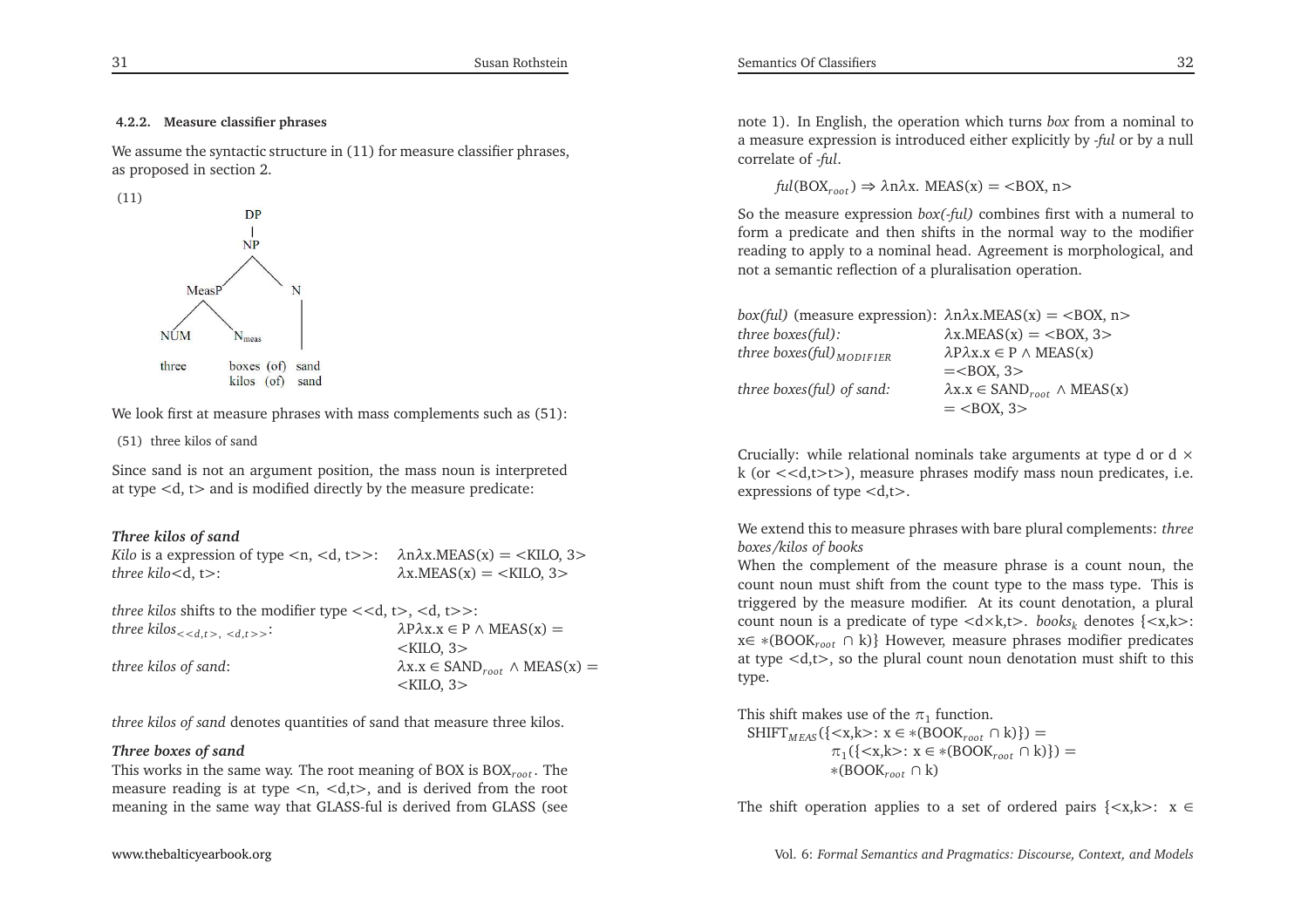<sup>∗</sup>(BOOK*root* <sup>∩</sup> k)}, which is the denotation of the <sup>p</sup>lural noun *books* and <sup>g</sup>ives back the set of unindexed d entities which are the first projection of the ordered pairs. So what makes *books* mass is removing the index which the COUNT*<sup>k</sup>* operation added. The resulting unindexed expression can be directly modified by <sup>a</sup> measure predicate.

(52) three kilos of books

| kilo:                             | $\lambda$ n $\lambda$ x.MEAS(x) = < KILO, n >                                                                                                                                                                            |
|-----------------------------------|--------------------------------------------------------------------------------------------------------------------------------------------------------------------------------------------------------------------------|
| three kilos:                      | $\lambda$ x.MEAS $(x) = \langle$ KILO.3 $>$                                                                                                                                                                              |
| three kilos <sub>MODIFIER</sub> : | $\lambda P \lambda x.x \in P \wedge \text{MEAS}(x) = \langle \text{KILO}, 3 \rangle$                                                                                                                                     |
| Three kilos of books:             | $\lambda P \lambda x.x \in P \wedge \text{MEAS}(x) = \langle \text{KILO}, 3 \rangle [\text{SHIFT}( \text{BOOKS}_k) ]$<br>$= \lambda P \lambda x.x \in P \wedge MEAS(x) = \langle KILO, 3 \rangle * (BOOK_{root} \cap k)$ |
|                                   | $= \lambda x.x \in *(BOOK_{root} \cap k) \wedge MEAS(x) = \langle KILO, 3 \rangle$                                                                                                                                       |

For completeness, we <sup>g</sup>ive the derivation of (53):

(53) three boxes of books

*box(ful):* $λnλx.MEAS(x)=<$ BOX, n> *three boxes(ful):* $λx.MEAS(x)=<$ BOX,3>  $\mathcal{L}$ *three boxes(ful)*<sub>*MODIFIER*:  $\lambda$ P $\lambda$ x.x ∈ P ∧ MEAS(x) = <BOX, 3><br>*three boxes* of *books*:  $\lambda$ P $\lambda$ x ∈ P ∧ MEAS(x) = <BOX, 3</sub> *three boxes of books:* $λ$ P*λ*x.x ∈ P ∧ MEAS(x) = <BOX, 3>[SHIFT(BOOKS<sub>k</sub>)]<br>- 2 D <sup>2</sup> V ⊆ D A MEAS(y) = ∠BOV, 2 > \* (BOOK) = *<sup>λ</sup>*P*λ*x.x <sup>∈</sup> <sup>P</sup> <sup>∧</sup> MEAS(x) <sup>=</sup> <sup>&</sup>lt;BOX, <sup>3</sup>>∗(BOOK*root* <sup>∩</sup> k)  $= \lambda x.x \in * (Boost_{root} \cap k) \land MEAS(x) = \langle BOX, 3 \rangle$ 

### **5. NUMERICAL PARTITIVES IN MEASURE PHRASES**

Before drawing some general conclusions from the above discussion, we need to discuss the question raised in note 3. Why do numericalpartitives occur with measure expressions as in (54)?

(54) We have used up three of the six kilos of flour that <sup>I</sup> bought.

The problem is the following. As is well-known, partitives occur withboth mass-headed and count-headed DPs as in (55):

(55) Some of the furniture/pieces of furniture that <sup>I</sup> bought will be deliveredthis afternoon.

However, numerical partitives are restricted to count-headed DP partitive complements:

b. Three of the <sup>p</sup>ieces of furniture that <sup>I</sup> bought will be delivered thisafternoon.

So if measure-classifier-expressions are mass nouns, why do numerical partitives occur felicitously with measure expressions in examples like (54)?

[Rothstein](#page-21-1) [\(2010](#page-21-1)) shows that the restriction of numerical partitives to definites headed by count nouns follows naturally from the semantics of count expressions <sup>g</sup>iven above. In partitive constructions, an operation PARTITIVE applies to the denotation of *the <sup>N</sup>* and recovers the set of its parts. When <sup>N</sup> is <sup>a</sup> count noun, the set of parts is <sup>a</sup> set of count entities and can be counted by the number, as in *three of the boys*. When <sup>N</sup> is <sup>a</sup> mass noun, the set of parts is <sup>a</sup> subset of <sup>M</sup> and cannot be counted, as in #*three of the furniture*. The details of the analysisare as follows:

– *the* is interpreted following [Link](#page-21-10) [\(1983\)](#page-21-10) in terms of the *<sup>σ</sup>* operation: For Boolean algebra B:  $\sigma_B(X) = \sqcup_B(X)$  if  $\sqcup_B(X) \in X$ , otherwise undefined

 This applies directly to mass nouns i.e. for mass nouns *the <sup>N</sup>* denotes *σ*(N) <sup>=</sup> *<sup>M</sup>* (N).

For count nouns *the N* denotes  $\sigma(N_k) = \langle \sigma_M(\pi_1(N_k)), k \rangle$ 

We recover the denotation of the predicate head from the DP via an operation PARTITIVE on definite DPs which <sup>g</sup>ives the set of parts of⊔*M* N, <sup>N</sup> the lexical head of DP.

The schema for the partitive operation follows the following definition schema, operating on <sup>a</sup> definite complement and <sup>g</sup>iving the set ofits parts:

 $\text{PARTITIVE}(\sigma N) = \{X: X \sqsubseteq_M (\sigma N)\}$ 

For a mass predicate: PARTITIVE( $\sigma(N_{mass})$ ) = {x: x  $\sqsubseteq_M \sigma(N_{mass})$ }, which is <sup>N</sup>*mass* itself.

For <sup>a</sup> count predicate we lift the part-of relation on ordered pairs in <sup>M</sup> $\times$  K from M: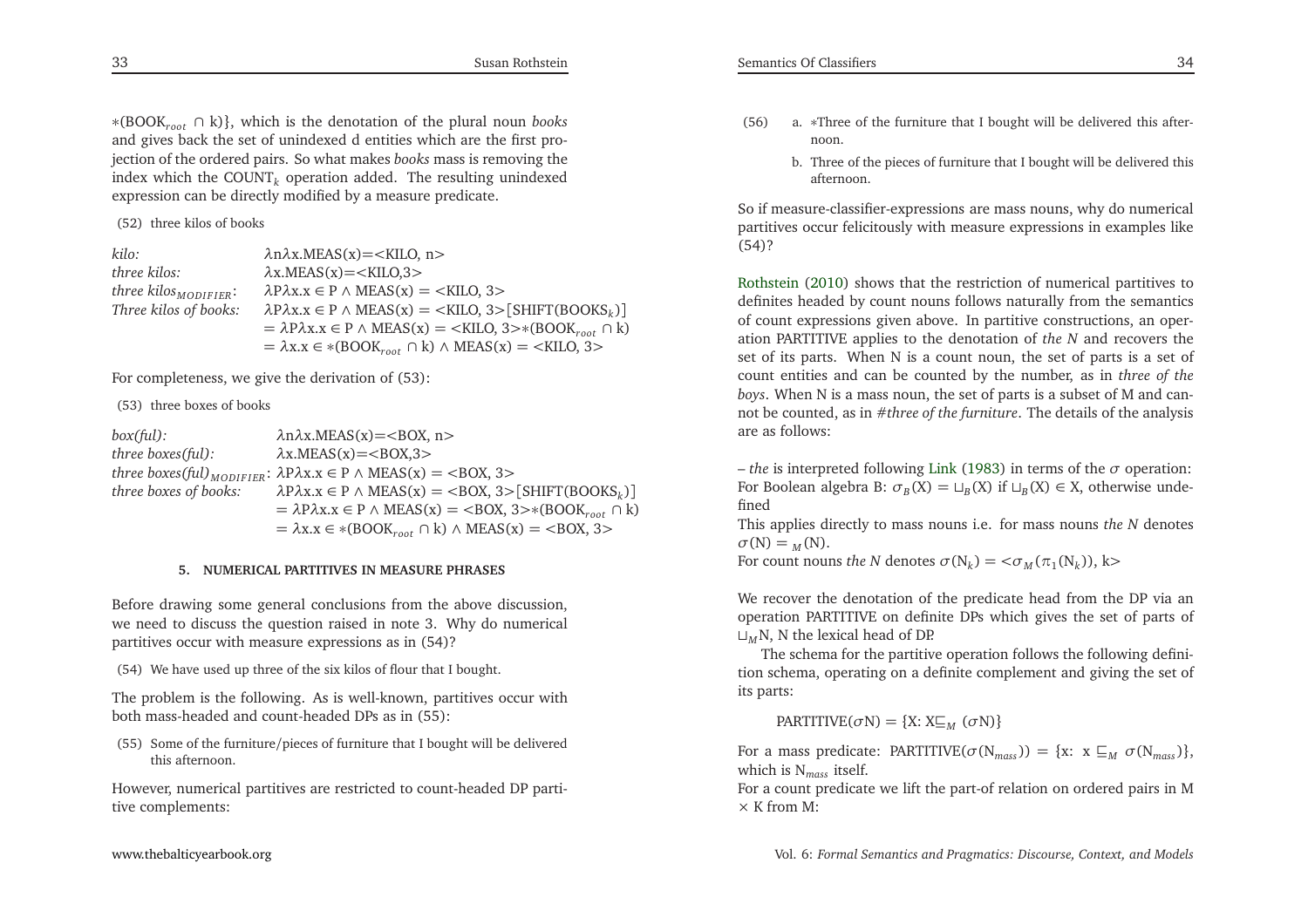<sup>&</sup>lt;x1,k>⊑*<sup>k</sup>* <sup>&</sup>lt;x2, <sup>k</sup>>iff <sup>x</sup><sup>1</sup> <sup>⊑</sup>*<sup>M</sup>* <sup>x</sup><sup>2</sup> PARTITIVE( $\sigma(N_k)$ ) is again lifted from M:

 $\text{PARTITIVE}(\sigma N_k) = \{ \langle x, k \rangle : \langle x, k \rangle \subseteq_k \langle \sigma(\pi_1(N_k)), k \rangle \}$ 

Numerical partitives occur with PARTITIVE(*the <sup>N</sup>*) when the set of parts of the denotation of *the <sup>N</sup>* is of type <sup>&</sup>lt;d×k, <sup>t</sup>>. We thus correctly expec<sup>t</sup> numerical partitives to occur with individuating classifier expressionsas in (57):

## (57) <sup>I</sup> carried in three of the boxes of books

The set of parts of *the boxes of books* is the set of <sup>p</sup>lural k-indexed box individuals, which are parts of the maximal entity in the denotation of *boxes of books*. This set is count and <sup>a</sup> numerical partitive should be possible. But we **wrongly** predict *three of the six kilos of flour* in (54) to be ungrammatical, since *six kilos of flour* is <sup>a</sup> mass expression and the set of parts of the denotation of *the six kilos of flour* is <sup>a</sup> set in themass domain.

The solution is as follows. Numerical measure partitives are not interpreted in the same way as numerical count partitives. In measure expressions, the number *three* in *three of the six kilos of flour* has <sup>a</sup> null complement *kilo*, which is deleted under identity with the embeddedmeasure <sup>p</sup>hrase, so (58a) and (58b) are equivalent:

- (58) a. Three of the six kilos of flour that we bought have already beenused up.
	- b. Three kilos of the six kilos of flour that we bought have alreadybeen used up.

This proposal is supported by the following facts. First, 'ordinary' numerical partitives are impossible with mass nouns, as in (59a), but are fully grammatical when the measure head is explicit in the partitive, asin (59b), This contrasts with the infelicitous (59c).

(59) a. <sup>∗</sup>Two of the flour that <sup>I</sup> bought. . .

- b. Two kilos of the flour that <sup>I</sup> bought
- c. <sup>∗</sup>Two boys of the class

Second, the two measure expressions need not be identical, as in (60):

(60) a. <sup>500</sup> grams of the two kilos of fruit that <sup>I</sup> bought was rotten. b. <sup>50</sup> kilos of the <sup>2</sup> tons of coal that we bought was unusable.

This suggests that the higher measure head is not copied from the<br>laws: DD hut is independently consulted, and may be delated under lower DP, but is independently generated, and may be deleted under identity with the lower measure head.

This leads to the following analysis for *three(kilos) of the six kilos of flour*, with *three kilos* interpreted as <sup>a</sup> measure expression which shifts to the modifier type  $\langle ,\rangle$ :

(61) three (kilos) of the six kilos of flour

*the six kilos of flour: <sup>σ</sup>*(SIX KILOS OF FLOUR) *λ*P*λ*x.x <sup>∈</sup> <sup>P</sup> <sup>∧</sup> MEAS(x)=<KILO,3<sup>&</sup>gt;*three kilos:three kilos of the the six kilos of flour: λ*P*λ*x.x <sup>∈</sup> <sup>P</sup> <sup>∧</sup> MEAS(x) <sup>=</sup> <sup>&</sup>lt;KILO, <sup>3</sup>>(PARTITIVE(*σ*(SIX KILOS OF FLOUR)) = *<sup>λ</sup>*P*λ*x.x <sup>∈</sup> <sup>P</sup> <sup>∧</sup> MEAS(x) <sup>=</sup> <sup>&</sup>lt;KILO, <sup>3</sup>>{x: <sup>x</sup> <sup>⊑</sup>*<sup>M</sup> <sup>σ</sup>*(SIX KILOS OF FLOUR)}  $= \lambda x.x \sqsubseteq_M \sigma(SIX$  KILOS OF FLOUR)}  $\wedge$  MEAS(x) = <KILO, 3>

Note that <sup>I</sup> am not proposing <sup>a</sup> general copy theory of partitives. On the contrary, [Rothstein](#page-21-1) [\(2010](#page-21-1)) presents some arguments against such <sup>a</sup> theory. <sup>I</sup> assume that in general the syntactic structure of partitives is as it seems, namely *Det of the <sup>N</sup>*, and that the only head that can come between *Det* and *of* is <sup>a</sup> measure head. This means that there are structurally distinct counting and measuring partitives, along with structurally distinct counting and measuring classifier <sup>p</sup>hrases andstructurally distinct count and mass nouns.

## **6. CONCLUSIONS**

<sup>I</sup> have argued in this paper that counting and measuring are two different operations, and that this is reflected in the different syntactic structures assigned to counting and measuring classifier <sup>p</sup>hrases. Counting is <sup>a</sup> context dependent operation which puts entities which count as atoms in the relevant context in one-to-one correspondence with the natural numbers. Measuring is an operation which ignores the atomic structure of <sup>a</sup> quantity (if it has one), and assigns <sup>a</sup> value to that quantity, reflecting its dimension in terms of specified units on <sup>a</sup> dimensional scale.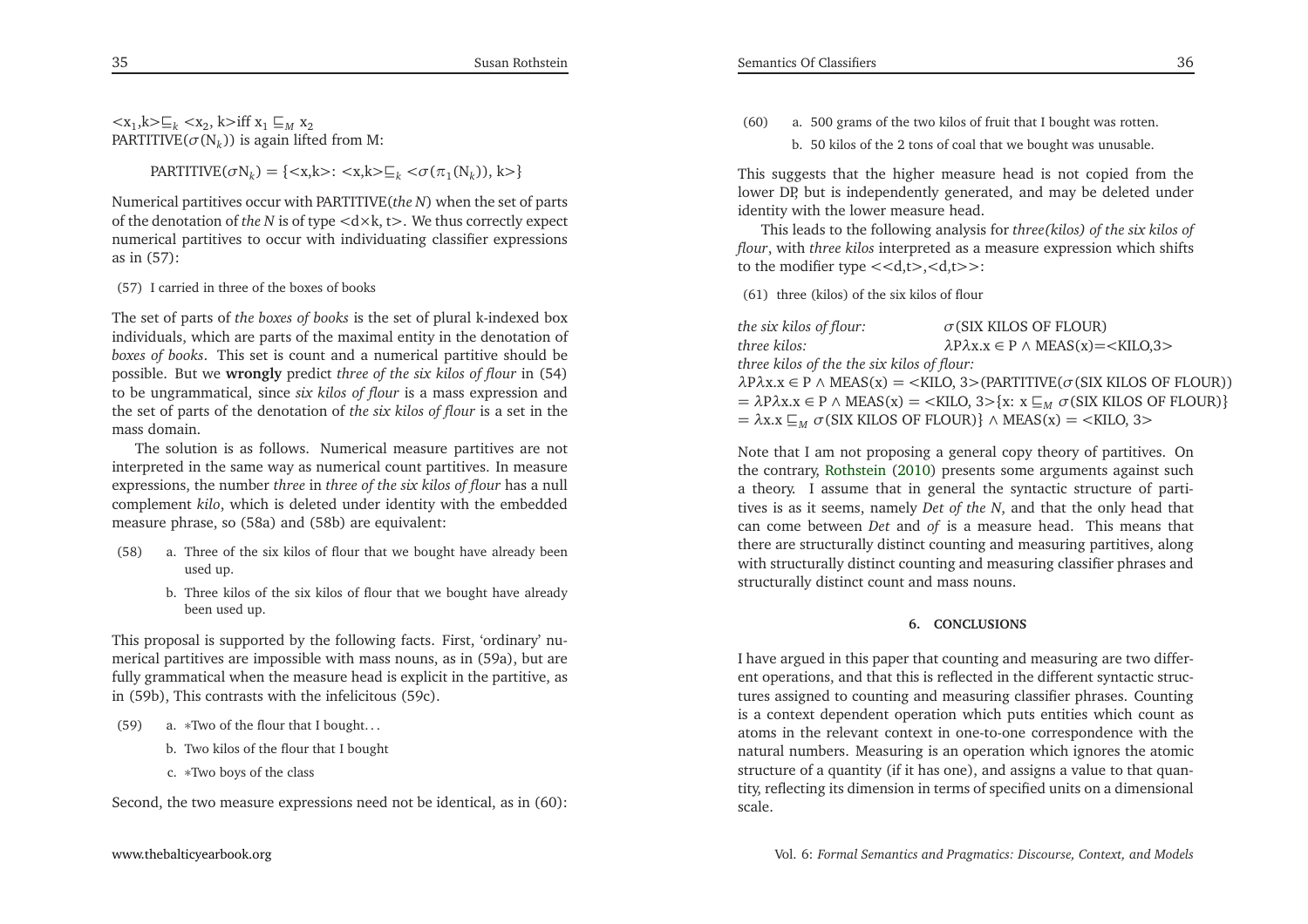In the course of this paper we made <sup>a</sup> close empirical examination of classifier <sup>p</sup>hrases. We showed that individuating and measure classifier <sup>p</sup>hrases are syntactically distinct. Individuating classifier <sup>p</sup>hrases allow us to repackage mass and <sup>p</sup>lural count entities via containers, and in these <sup>p</sup>hrases the classifier, which denotes the container, is the head of the <sup>p</sup>hrase. Individuating classifier <sup>p</sup>hrases are countable and show the same grammatical behaviour as simple count nouns, but it is the container denoted by the classifier which is counted, and the mass or count status of the complement of the classifier is irrelevant.

Measure classifier <sup>p</sup>hrases such as *three kilos of flour* are very different. Here the head of the classifier <sup>p</sup>hrase is the mass noun kilo and the number  $+$  classifier together form a predicate which modifies the mass noun head. The whole expression behaves like <sup>a</sup> simple mass noun. Crucially, *three kilos of books* behaves the same way, leading us to posit <sup>a</sup> grammatical operation on *books* which allows us to ignore the atomic structure of the predicate and treat *books* as mass i.e. as denoting <sup>a</sup> subset of M. The trigger to this operation is the measure <sup>p</sup>hrase *three kilos* which can apply only to mass expressions. Thus, it is only in this context that *books* can shift to <sup>a</sup> mass interpretation, explaining the infelicity of the examples in (49). Since the real-world objects which witness assertions about *books* are the same objects whether the noun is count or mass, we have further suppor<sup>t</sup> for the claim that the mass-count distinction is not <sup>a</sup> distinction between different kinds of entities, but <sup>a</sup> distinction in the way entities are presented grammatically. It is more <sup>p</sup>lausible to presen<sup>t</sup> naturally atomic entities from <sup>a</sup> grammatically atomic perspective and substances from <sup>a</sup> non-atomic perspective, but this is <sup>a</sup> preference, and the relation between naturaland semantic atomicity is not grammaticised.

The account presented so far opens many further questions. We have examined only container classifiers in this paper, and there are other kinds of classifiers, including group classifiers and partitioning classifiers as in *<sup>a</sup> group of children* and *<sup>a</sup> <sup>p</sup>iece of cake*, that have different syntactic constraints and different semantic interpretations. Examining the semantics of these is the obvious next step.

However, the discussion so far <sup>g</sup>ives considerable insight into the complexity of classifiers and into what the difference between massand count nouns actually is. Abstracting away from the particular the-

ory of mass and count nouns presented here, the results of section <sup>3</sup> and section <sup>5</sup> lead to the suggestion that mass nouns denote entities in such <sup>a</sup> way as allows them to be measured, while count nouns denote entities in such <sup>a</sup> way as allows them to be counted. This is not <sup>a</sup> truism, or <sup>a</sup> triviality, rather it suggests that there is <sup>a</sup> fundamental conceptual distinction between measuring and counting which is reflected grammatically. This contrasts with the approach in [Krifka](#page-21-19) [\(1989](#page-21-19)), who suggests that counting is <sup>a</sup> particular kind of measure function. Furthermore, the fact that *books* can have <sup>a</sup> mass interpretation without involving <sup>a</sup> Universal Grinder function makes it clear that mass interpretations of *boy* and *book* which make use of the Universal Grinder are not default interpretations of the basic noun. $\delta$  Minimal pairs like (63) have different truth conditions, with (62a) making an assertion about book-stuff (ground matter) which weighs five kilos, while (62b) makes an assertion about quantities of whole books which weigh fivekilos.

<span id="page-19-0"></span>(62) a. The dog ate five kilos of bookb. The dog ate five kilos of books.

Suppose the fundamental conceptual distinction is between measuring and counting, and the difference between mass and count nouns is <sup>a</sup> reflection of this. Then, since there are many things which can be both measured and counted, the difference between <sup>a</sup> mass noun and <sup>a</sup> count noun is the perspective from which the objects referred to are presented. We would then expec<sup>t</sup> to find the same differences in presentation at the level of the classifier <sup>p</sup>hrase and the partitive <sup>p</sup>hrase too. The data examined in this paper indicate that this is exactly whatwe do find.

#### **ACKNOWLEDGEMENTS**

This paper is one in <sup>a</sup> series of papers in which <sup>I</sup> examine different aspects of the mass/count distinction, and it makes little sense to acknowledge help and input into this paper distinct from all the thanks expressed in the acknowledgements in Rothstein [\(2009](#page-21-0), [2010](#page-21-1), [ms](#page-21-20)). So all the thanks expressed there carry over to this paper too! Still, <sup>I</sup> do want to express some specific thanks for help in clarifying the particular ideas presented in this <sup>p</sup>iece of work. <sup>I</sup> want to thank audiences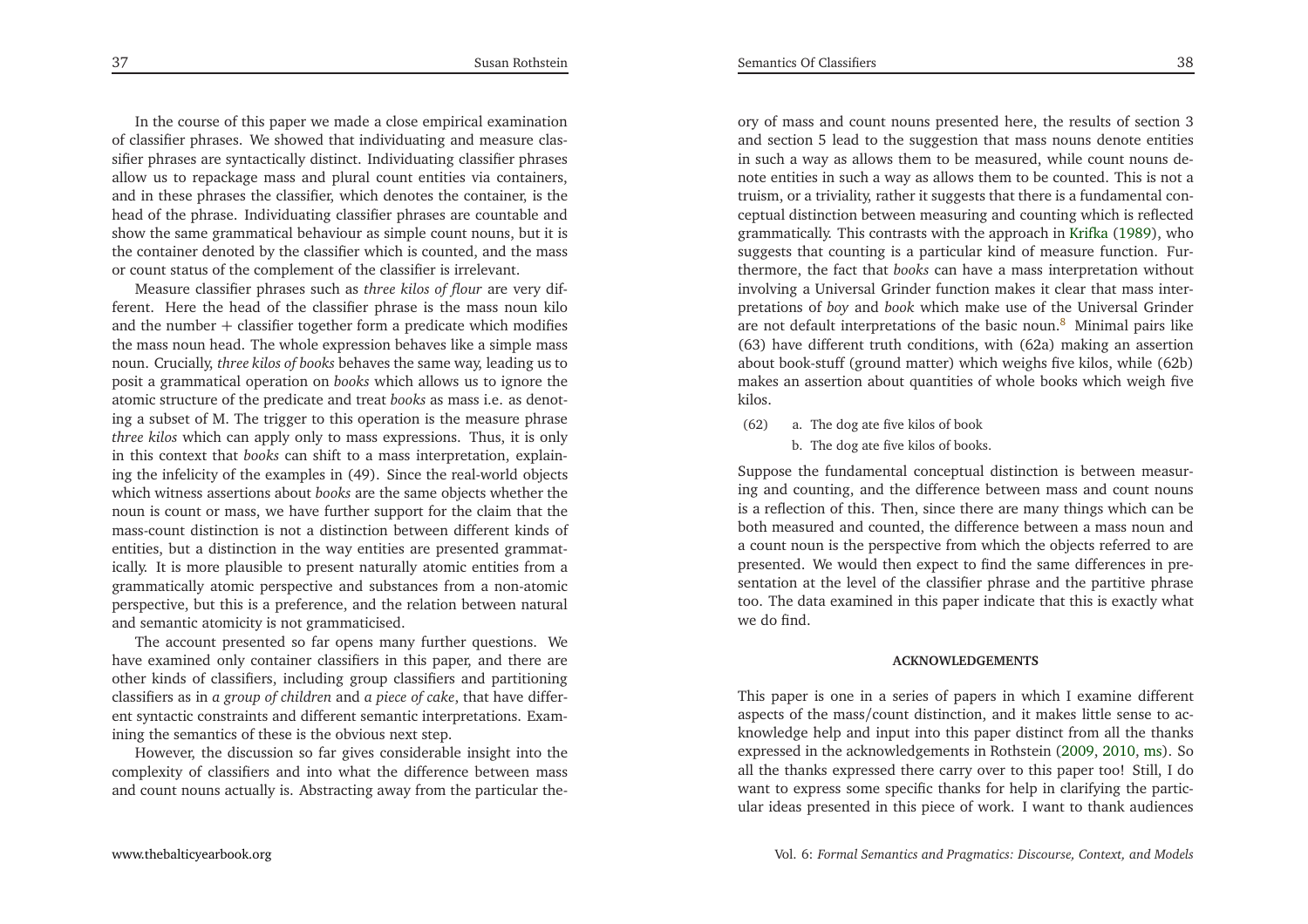<span id="page-20-7"></span><span id="page-20-6"></span><span id="page-20-3"></span><span id="page-20-2"></span><span id="page-20-0"></span>at IATL 26 and the Riga conference, where <sup>I</sup> presented earlier versions of the paper, and in particular the organisers of the Riga conference for inviting me to talk, and thus forcing me to pu<sup>t</sup> the talk, and then the paper, together. Barbara Partee and Vladimir Borschev have been working on related topics. Their research and comments on my earlier work have been very inspiring, and Barbara's comments on this <sup>p</sup>iece of work were very helpful. Discussions with Roberta Pires de Oliveira and with Xuping Li have also enriched this work enormously. For the last ten years, Fred Landman has been thinking and writing about mass nouns (and therefore about count nouns) while <sup>I</sup> have been thinking and writing about count nouns (and therefore about mass nouns). It would be pointless to measure (and ungrammatical to try to count) the importance of interaction, discussion and (dis)agreements with him. But is not pointless to express my appreciation of his help and to sayhow much it added to my enjoyment of the whole research process.

<span id="page-20-8"></span>This research was supported by Israel Science Foundation Grant851/10.

#### **Notes**

*[1](#page-1-0)*Standard bottles for wine are of course different in size from standard bottles formedicine or milk or orange juice.

<span id="page-20-1"></span>*[2](#page-5-0)*An obvious question is whether measure *glassful* is <sup>a</sup> 'standard' measure or <sup>a</sup> context dependent measure, related to some specific <sup>g</sup>lass. Partee and Borschev [\(2010a](#page-21-17), [2010b](#page-21-18)) discuss these issues in some detail. They sugges<sup>t</sup> that <sup>a</sup> context-dependent measure requires existential quantification over <sup>g</sup>lasses, and propose the following:

*λ*n*λ*x.∃y.GLASS(y) <sup>∧</sup> <sup>x</sup> fills <sup>y</sup> <sup>n</sup> times

The contrast between standardized measures and context dependent measures, and the relation between both kinds of measure and the meaning of the basic noun is an important one, and gets even more complicated when we consider expressions with non-standard containers such as a mouthful of soup, a handful of sand, and a pocketful of money, which are non-standardized measures, but which don't seem to involve existential quantification over mouths, hands or pockets. <sup>I</sup> will not explore the topic further here, but assume that <sup>a</sup> proper exploration of the semantics of *-ful* would elucidate at least someof the issues.

*[3](#page-6-0)*[Borer](#page-20-2) [\(1999](#page-20-2)) shows that construct state morphology (i.e. <sup>p</sup>honological reduction on the first noun and definiteness marking only on the second noun) occurs both with true syntactic construct state forms such as *beyt ha-mora*, literally 'house*sg* the-teacher*pl* ' and with lexical compound such as *beyt ha-xolim*, literally 'house*sg* the-sick*pl* '. But with the true construct state, the semantic interpretation is compositional, while with the lexicalcompound this is not the case: *beyt ha-mora* means 'the teacher's house' while *beyt ha-*

<span id="page-20-5"></span><span id="page-20-4"></span>*xolim* can only mean 'the hospital'. Borer shows convincingly that lexical compounds and true construct states display consistently different syntactic behaviour with respec<sup>t</sup> to modification, anaphora and etc. In this paper we are concerned only with true constructstate forms.

<sup>[4](#page-8-0)</sup>It is important to note that this is a parameter at which languages differ. For example, in Portuguese (Brazilian and European) <sup>a</sup> mass noun can be an antecedent for <sup>a</sup>reciprocal, and (i) minimally contrasts with (26):

(i) Mobília (dessa marca) encaixa uma na outra.

Furniture (of+this brand) fits one in<sup>+</sup>the other

"Pieces of furniture (of this brand) fit into each other."

 These examples are discussed in [Rothstein](#page-21-1) [\(2010](#page-21-1)) and Pires de Oliveira & [Rothstein](#page-21-21) [\(2011](#page-21-21)), where it is argued that Portuguese allows the reciprocal to distribute over the naturally atomic elements in the denotation of the mass noun as well as over the atoms in the denotation of <sup>a</sup> count noun (and atoms denoted by definites and proper names), while English allows reciprocals to distribute only over the latter kind of atoms, i.e. entities whose atomic status is grammatically encoded. For discussion see references cited.

*[5](#page-10-0)*Note though that we can ge<sup>t</sup> numerical partitives headed by numbers (instead of*much/many*) in each case. We discuss these in the section 5.

(i) Three of the bottles of wine that we bought were opened. (C)

 (i) About three of the six bottles/litres of wine that we bought was drunk (all in all). (M)

 *[6](#page-13-0)*There are restrictions on what kind of DPs can be complements of classifier heads, which are not at all understood. For example, numerical quantifiers are for most people infelicitous in these positions, and universal quantifiers can only be interpreted as quantifiers over kinds (if they have an interpretation at all)

(i) ?I sent twenty boxes of <sup>10</sup> books (each).

(ii) <sup>I</sup> sent ten boxes of #every book in the shop/?every wine in the shop.

*[7](#page-15-0)*Note that the denotation of e.g. *three* <sup>g</sup>iven above is simplified: the complete definition given in [2010](#page-21-1) encodes the context dependence of the counting operation. <sup>I</sup> repea<sup>t</sup> it here for completeness. *Three* denotes <sup>a</sup> function from count noun denotations into count noun denotations and is of type *<<*d×k, <sup>t</sup> *>*, *<sup>&</sup>lt;*d×k, <sup>t</sup>*>>*. It applies to <sup>a</sup> set ofordered pairs  $N_k$  and gives the subset of  $N_k$ , such that all members of  $\pi_1(N_k)$  are plural entities with three parts each of which is an (atomic) entity in k.  $\pi_2(\mathcal{P})$  is the context parameter on the parameterized cardinality function which is dependent on the context relative to which the count predicate has been derived. (P is <sup>a</sup> variable over predicates of type*<sup>&</sup>lt;*d×k, <sup>t</sup>*>*):

(i)  $\left[\left[\text{Three}_{< d \times k, t > , < d \times k, t >>} \right]\right] = \lambda \mathcal{P} \lambda x. x \in \mathcal{P} \wedge |\pi_1(x)|_{\pi_2(\mathcal{P})} = 3$ 

*λ P*<sub>*λ*</sub>*<i>λ<i>λx***<sub>***x***</sub>***<b><i><i>+<i>λ<i>λ***<sub>***x***</sub>***<i>λ***</del>***<i>+<i>λ(π<sub>1</sub>(x)***<sup>***l***</sup>***<i>π<sub>2</sub>(* $\varphi$ *) = 3<br>
<i><sup><i>x***</sup>***Phree* **denotes a function which applies to a count predicate of type <d×k, t> and gives**  the subset of the count predicate i.e. <sup>a</sup> set of ordered pairs where the first projection ofeach ordered pair has three parts which count as atoms in k."

*[8](#page-19-0)*For more on this see [Rothstein](#page-21-20) [\(ms](#page-21-20)).

#### **References**

Borer, H. 1999. 'Deconstructing the construct'. In K. Johnson & I. Roberts (eds.) 'BeyondPrinciples and Parameters', 43–89. Dordrecht: Kluwer publications.